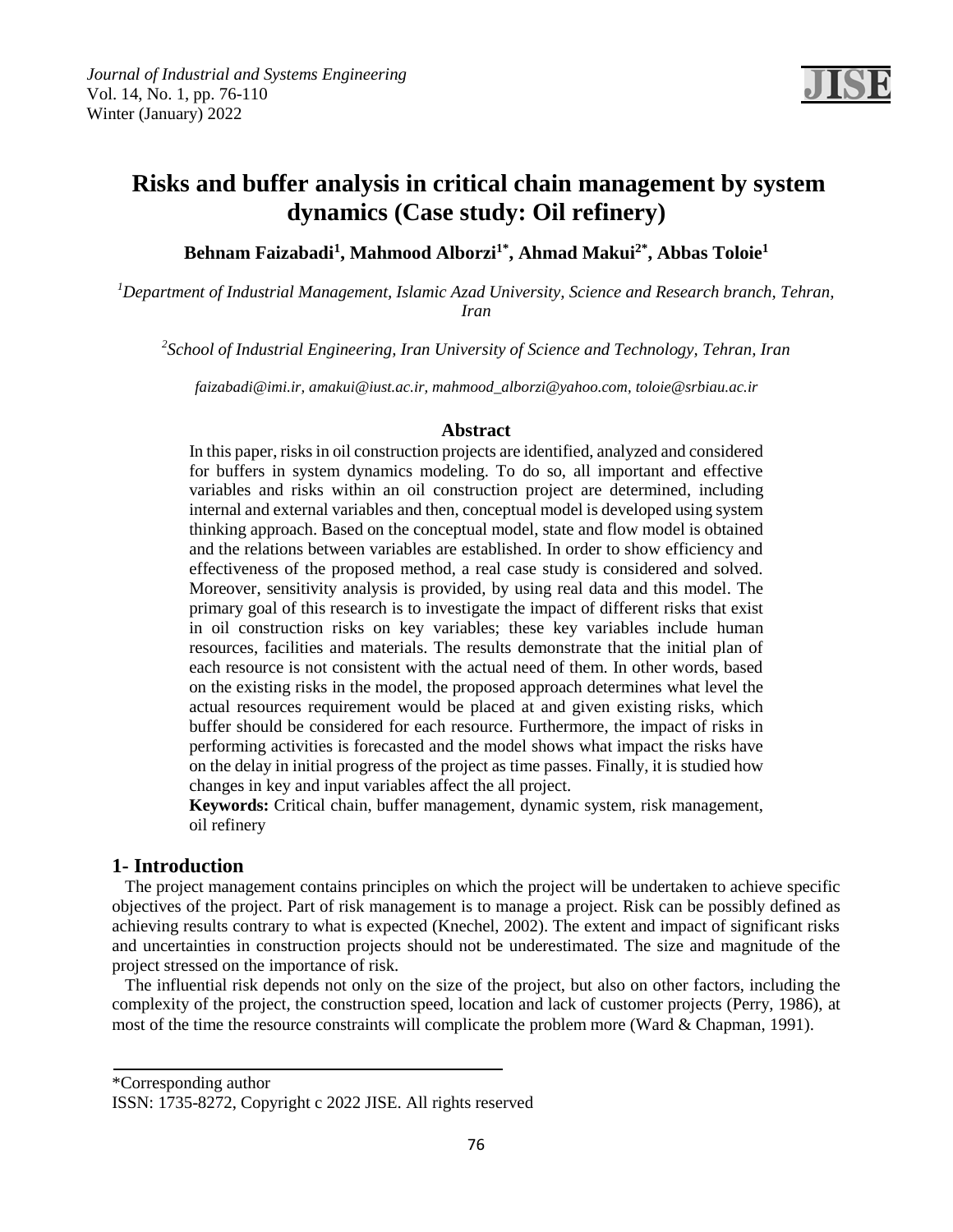The most important step in risk management is to limit the effect of risk, by controlling it. Other activities may prevent the occurrence of risk, using of insurance risk and or transferring it (Chapman, 2008; Szczepański & Światowiec-Szczepańska, 2012). In the risk management, it would better the business risks before they occur and cause loss are anticipated and managed (Barton et al., 2002). The project risk is an uncertain event, if happens, at least influencing on one of the project goals (quality, cost, time, etc.). The project risk management process includes planning, risk identification, qualitative and quantitative risk analysis, planning to respond to and monitor and control the risks. In addition, the risk management is one of the nine knowledge areas in project management and it enables the stakeholders to understand the impact of risk on project performance (PMI, 2008; Chapman & Ward, 2003).

 Given the importance of forecasting and planning for risks and uncertainties in projects that can challenge the project at different levels, this article intends to introduce the concept of risk management in projects, especially in oil projects, to study and scrutinize the factors affecting the risk management of these projects. In oil refining projects in Iran, due to the existence of sanctions, it forced officials and managers to do things independently and without the cooperation and assistance of experienced organizations, and this carries risks, given that some had little experience and knowledge. However, in projects, errors may occur and affect performance/ success indicators. Therefore, we need a learning tool that can show the effects of these tests in different indicators and can make adjustments in different conditions. One of these settings is buffer, such as time buffer or buffer in project raw materials, etc., which helps a risk management.

 Therefore, in this article, we want to use the system dynamics tool, which promotes the learning and improvement of the knowledge of those in charge of refining projects and increases the knowledge of those in charge of affairs and promotes the ability to recognize the problems of officials in issues and problems.

## **2- Background review**

 There is much work on this field. Perry (1986) provided a comprehensive approach to risk management process of a project in which the various components of risk management involve in identifying sources of risk, risk assessment, managerial respond to the risk and forecasting. He says that each of these stages has the right tools. Using the results from obtained and collected questionnaire. Simister (1994) assessed the level of use and knowledge of the techniques existing in the risk management project and examined the advantages of using such techniques.

 Aleshin (2001) studied the risk management in a Russian international company. Raz & Michael (2001) reviewed existing tools for project management and particularly the project risk management. Arena et al. (2010) studied organizational dynamics in risk management using real data from 3 studies. Hartono et al. (2013) studied in Indonesia (as a developing country) and investigated the risk understanding in the public administration in developing countries compared with the developed world. Experimental results show that there is a significant gap between the views of stakeholders and underlying assumptions on the concept of risk. For example, the shareholders know the risk to be considered only as a negative sense, while the hypotheses are neutral towards it. Shimizu et al. (2013) compared issue of risk management practice between Korea and Japan. They examined two issues within the countries: 1) how companies in these countries manage the risk, and 2) if there is a difference between the two countries in the implementation of risk management. Marcelino-Sádaba et al. (2013) considered the risk management for small enterprises and provided a methodology. Hwang et al. (2013) investigated the risk management in small construction projects in Singapore. The study examined the current state of risk management. Heravi and Gholami (2018) determine the relationship between project risk management maturity, organizational learning, and project success aimed at measuring the influence of project risk management maturity and organizational learning on project cost, time, and quality. De Araújo Lima et al. (2021) finds highlight how project features (commitment type, innovativeness, strategic relevance and managerial complexity) and firms' characteristics (sector of activity, production system and access to public incentives) influence PRM adoption, leading to different levels and types of benefits and offers practical indications about PRM phases, activities, tools and organizational aspects to be considered in different contexts to ensure the project's success and, ultimately, the company's growth and sustainability .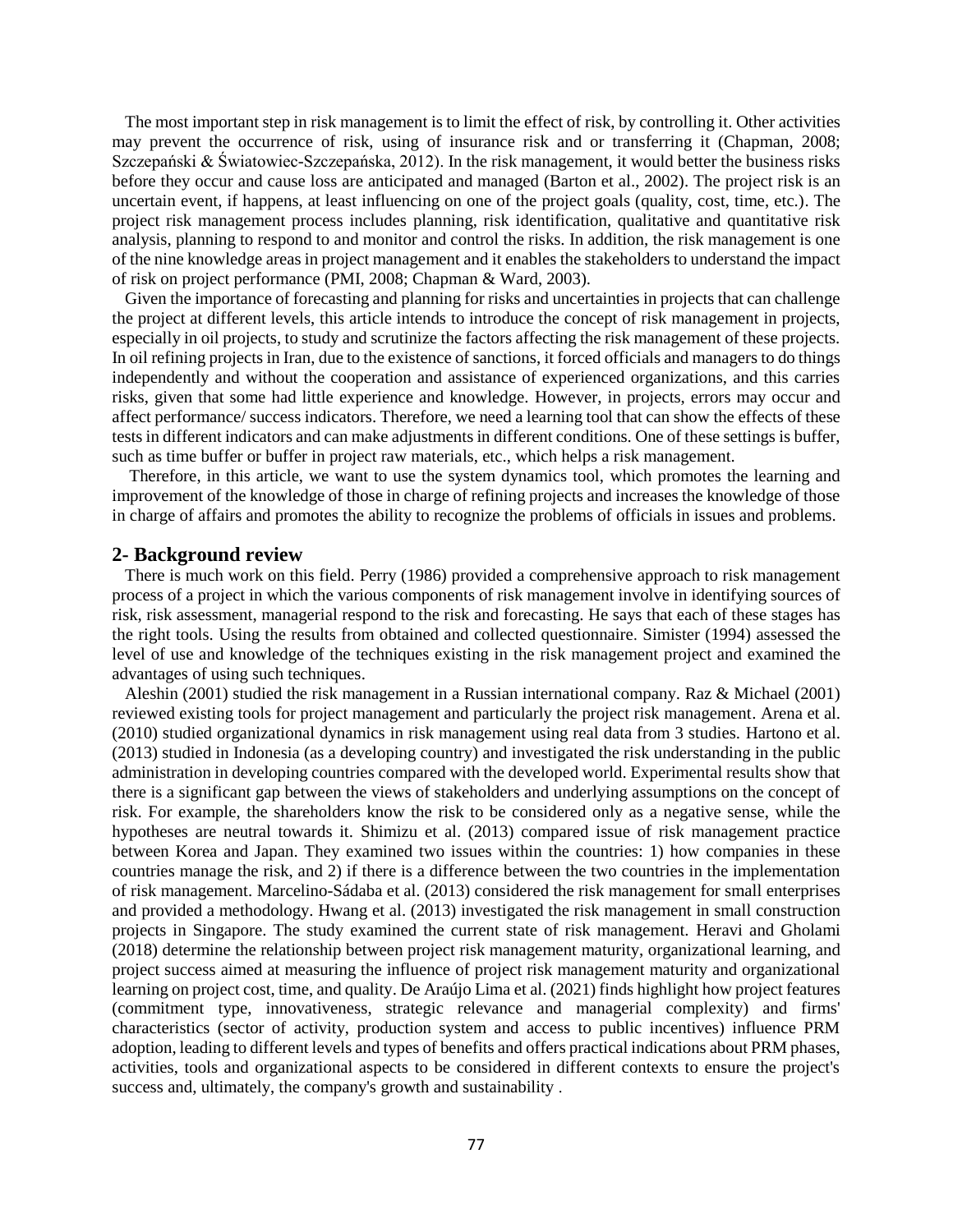The dynamic system and systems thinking would be of the effective approaches in the field of project risk management. Development of a holistic view for the assessment of business processes is known as "systems thinking" (Bell et al. 2002). System thinkers know organizations as a network of strengthening and regulating processes (Kim, 1999). The holistic view is necessary the system thinking to analyze, each process should be analyzed in respect to its relation with people and organizations which implement the process and also it would better consider its interaction with upstream and downstream processes (Haines, 2000). This system thinking helps administrators a fuller understanding of system behavior and identifying the events that need to be considered in the risk assessment process (O'Donnel, 2005). The dynamic system modeling is a method that allows a system to be displayed as a feedback system. Forrester (1961) has introduced the dynamic system as a decision-making methodology for industrial management issues.

 Modeling of dynamic systems generally follows an iterative approach. In the first step, the variables influential on the problem are identified and then non-numerical model will be drawn, where the system structure is defined and key causal relationships are defined. Causal effect or feedback polarity is explained between elements in the model, this can be positive or negative polarity. Positive polarity indicates that the cause and effect are placed at the same direction and an increase (decrease) in element drawn as cause gives rise to an increase (decrease) in effect. It is contrary to negative polarity. In the quantitative model used in the end by a user, three types of variables are considered, including state, flow and transformer (Ford, 1999). The problem that this article solves is that, first of all, it identifies the types of influential variables in different areas in the space of oil refining projects and shows what the relationship between risks and buffers should be and allows setting buffers.

 There are various software options for modeling dynamic systems. VenSim is one of the most powerful software in the field, used for modeling this research. In this paper, the issue of risk management project has been investigated; by using the dynamic system modeling and a case study using the methodology provided in the territory of refineries were analyzed. Using dynamic system is to how to model the problem and as well solving and analysis of case study is presented using sensitivity analysis in the following sections of this article.

### **3- Dynamic systems modeling and the research variables**

 In this paper to solve the problem analysis, dynamic system has been chosen as a solution methodology. Steps needed to model and solve the problem by this approach are as follows: 1) study of the problem and determination of its boundary, 2) formulation of dynamic hypotheses, 3) formulation of simulation models, 4) model testing, and 5) sensitivity analysis. Steps 1 and 2 in this section are described and the steps 3, 4 and 5 investigated in Section 3. The simulation model was done by VenSim PLE software.

The factors and variables in the model described above will be divided into three categories: endogenous variables within the model boundaries which producing system dynamic, exogenous variables outside the boundaries, and omitted variables when determining the system boundaries. These variables are shown in table 1, below.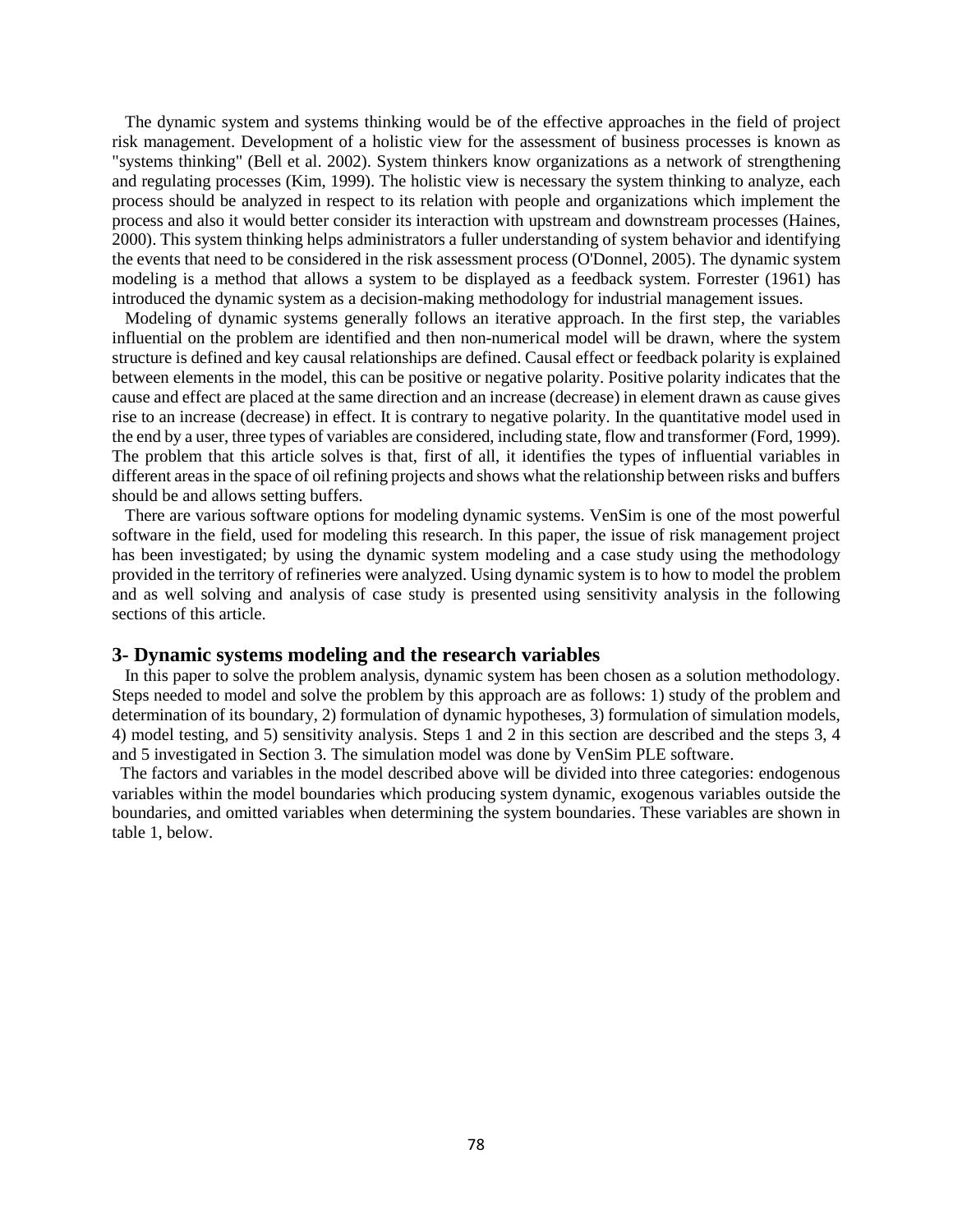| Table 1. Model variables                                                  |                                                                      |                                                   |  |  |  |  |
|---------------------------------------------------------------------------|----------------------------------------------------------------------|---------------------------------------------------|--|--|--|--|
| <b>Endogenous variables</b>                                               | <b>Exogenous variables</b>                                           | <b>Omitted variables</b>                          |  |  |  |  |
| HR in need                                                                | Work Release without Considering Quality                             | Amount of projects ongoing by the<br>organization |  |  |  |  |
| Rework                                                                    | <b>Initial HR Plan</b>                                               |                                                   |  |  |  |  |
| Provided HR                                                               | HR usage Rate for rework                                             |                                                   |  |  |  |  |
| Total Cost, Quality Control Cost,<br>Training Cost, Facilities Cost, etc. | External Enforcement for precipitation                               |                                                   |  |  |  |  |
| Supervision on Contractor                                                 | <b>HR Budget Risk</b>                                                |                                                   |  |  |  |  |
| <b>Tech Installation Problems</b>                                         | Inflation                                                            |                                                   |  |  |  |  |
| <b>Supplied Facilities</b>                                                | <b>Material Shortage Risk</b>                                        |                                                   |  |  |  |  |
| Facilities in Need                                                        | Managerial Capability of Facilities Risk<br>Control                  |                                                   |  |  |  |  |
| <b>Total Consumed Material</b>                                            | <b>Facilities Budget Risk</b>                                        |                                                   |  |  |  |  |
| <b>Supplied Material</b>                                                  | <b>Quality Control Level</b>                                         |                                                   |  |  |  |  |
| Material Shortage Probability                                             | <b>Facilities Reliability</b>                                        |                                                   |  |  |  |  |
| <b>Total Material In Need</b>                                             | <b>Initial Facilities Plan</b>                                       |                                                   |  |  |  |  |
| <b>Remaining Materials</b>                                                | Facilities Usage for Rework rate                                     |                                                   |  |  |  |  |
| <b>Supplied Material</b>                                                  | <b>Material Budget Risk</b>                                          |                                                   |  |  |  |  |
| Material In Need                                                          | <b>Initial Material Plan</b>                                         |                                                   |  |  |  |  |
| <b>Material Loss</b>                                                      | Unit Material Usage for Rework                                       |                                                   |  |  |  |  |
| <b>Mustiness</b>                                                          | Contractor Efficiency in Material Usage<br>(Material Loss Percentage |                                                   |  |  |  |  |
| Tendency to Low Quality Material                                          | Material Usage Rate in Rework                                        |                                                   |  |  |  |  |
| <b>Weak Relationship</b>                                                  | Design Changes Risk                                                  |                                                   |  |  |  |  |
| Initial Wrong Perception of<br><b>Employer Requirements</b>               | <b>Expected Extra Activities of Design Changes</b>                   |                                                   |  |  |  |  |
| <b>Planned Activities</b>                                                 | Wrong Perception of Employer Requirements                            |                                                   |  |  |  |  |
| <b>Total Planned Activities so far</b>                                    | <b>Initial Activities Plan</b>                                       |                                                   |  |  |  |  |
| Maintenance Planning                                                      | <b>Facilities Depreciation</b>                                       |                                                   |  |  |  |  |
| Performance                                                               | <b>Facility Performance</b>                                          |                                                   |  |  |  |  |
| Performance Rate                                                          | <b>HR</b> Performance                                                |                                                   |  |  |  |  |
| <b>Unavailability of Resources</b>                                        | <b>Material Performance</b>                                          |                                                   |  |  |  |  |
| <b>Work Release</b>                                                       | <b>Error Detection Rate</b>                                          |                                                   |  |  |  |  |
| Performed Activities - Not<br>Controlled                                  | Error Detection in Controlled Activities                             |                                                   |  |  |  |  |
| Performed Activities - Controlled                                         | Weather conditions                                                   |                                                   |  |  |  |  |
| <b>Error Detection</b>                                                    | <b>Tech Utilizing Problems</b>                                       |                                                   |  |  |  |  |
| <b>Reworking Rejected Activities</b>                                      | <b>Training Motivation</b>                                           |                                                   |  |  |  |  |
| Work Complexity                                                           |                                                                      |                                                   |  |  |  |  |
| <b>Training Planning</b>                                                  |                                                                      |                                                   |  |  |  |  |
| <b>Work Complexity</b>                                                    |                                                                      |                                                   |  |  |  |  |
| <b>Training Planning</b>                                                  |                                                                      |                                                   |  |  |  |  |
| <b>Material Quality</b>                                                   |                                                                      |                                                   |  |  |  |  |
| HR Performance Quality                                                    |                                                                      |                                                   |  |  |  |  |
|                                                                           |                                                                      |                                                   |  |  |  |  |

## **4-Formulating dynamic hypotheses**

 After the introduction of variables that first sub-plot is introduced, then cause and effect diagrams and flow modes are presented in detail.

## **4-1- The following graph system**

 A subsystem diagram shows the overall architecture model. The major sub-systems is shown in the diagram and the flow of materials, money, goods, information, etc. between them are determined. As well as it describes some information about the interactions between endogenous and exogenous variables. Fig. 1 shows subsystem is designed for the problem. Fig 1 shows the overall architecture of the system. As can be seen, the main sub-system contains resources (HR, facilities and materials), project activities, training, cost and performed work within the project. The sub-system of resources is influenced by their initial plan,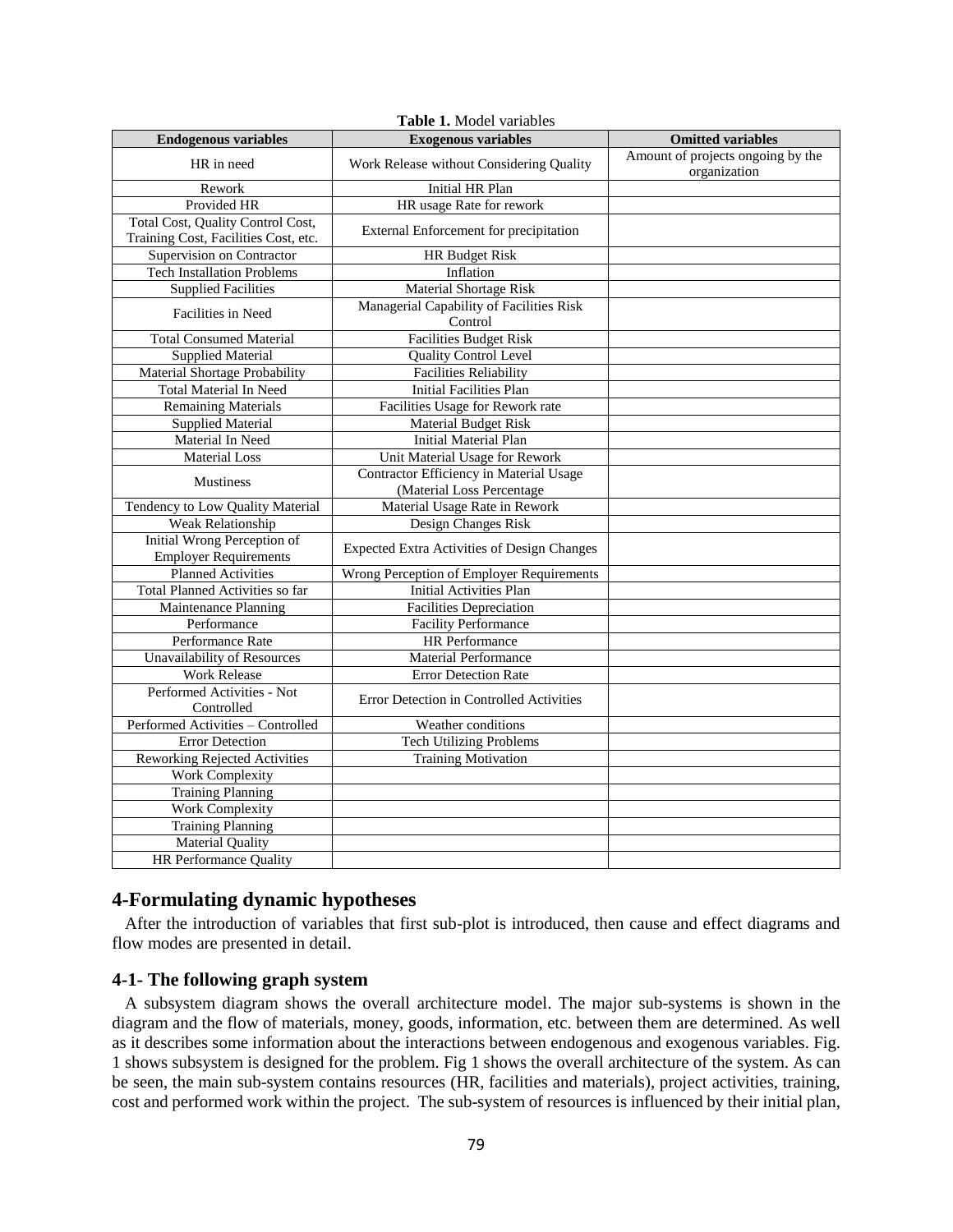and also risk of funding and finally it determines that the how level of the resources have been supplied during implementing the project and accordingly, activities are performed. In sub-system of performed activities, the work mechanism is modeled and at last what volume the project is indicated to perform successfully at any certain time. The sub-system of activities shows what amount the activities must be performed at any certain time. The various costs of the project are modeled in the sub-system of cost. Personnel training section is modeled as training subsystem, too. Then, using these diagrams, we will examine the overall dynamics. Usually in the diagrams of sub-systems, the dynamics and feedback loops will not be dealt with and the main dynamics and final feedback loops would be described in cause and effect model which constitutes state and flow model. Some of these dynamics are as follows.



**Fig 1.** Study sub-system diagram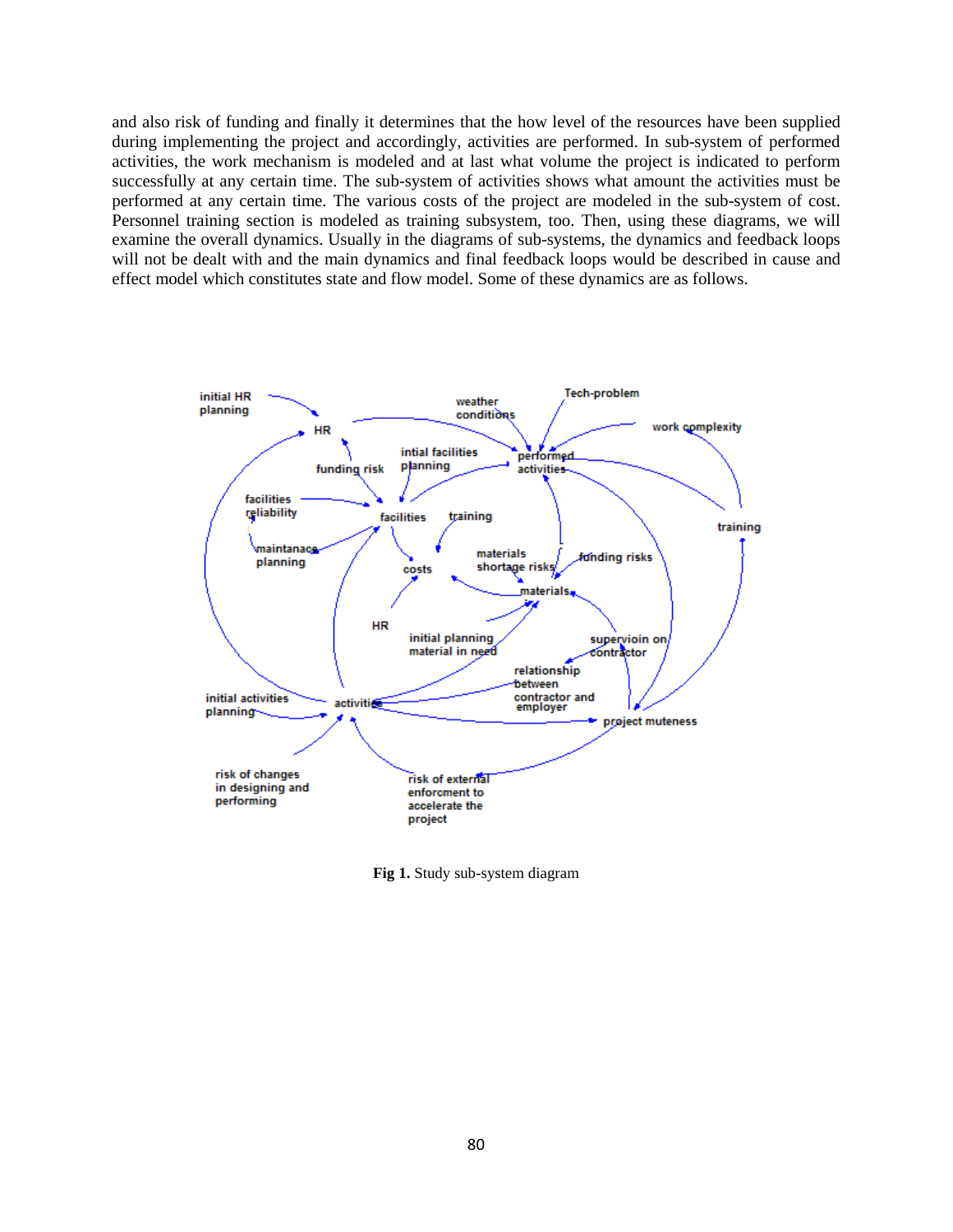

**Fig 2.** Dynamic of performed activities, muteness of the project, external enforcement to accelerate the project, activities, resources



**Fig 3.** Dynamics of performed activities and enforcement to accelerate the project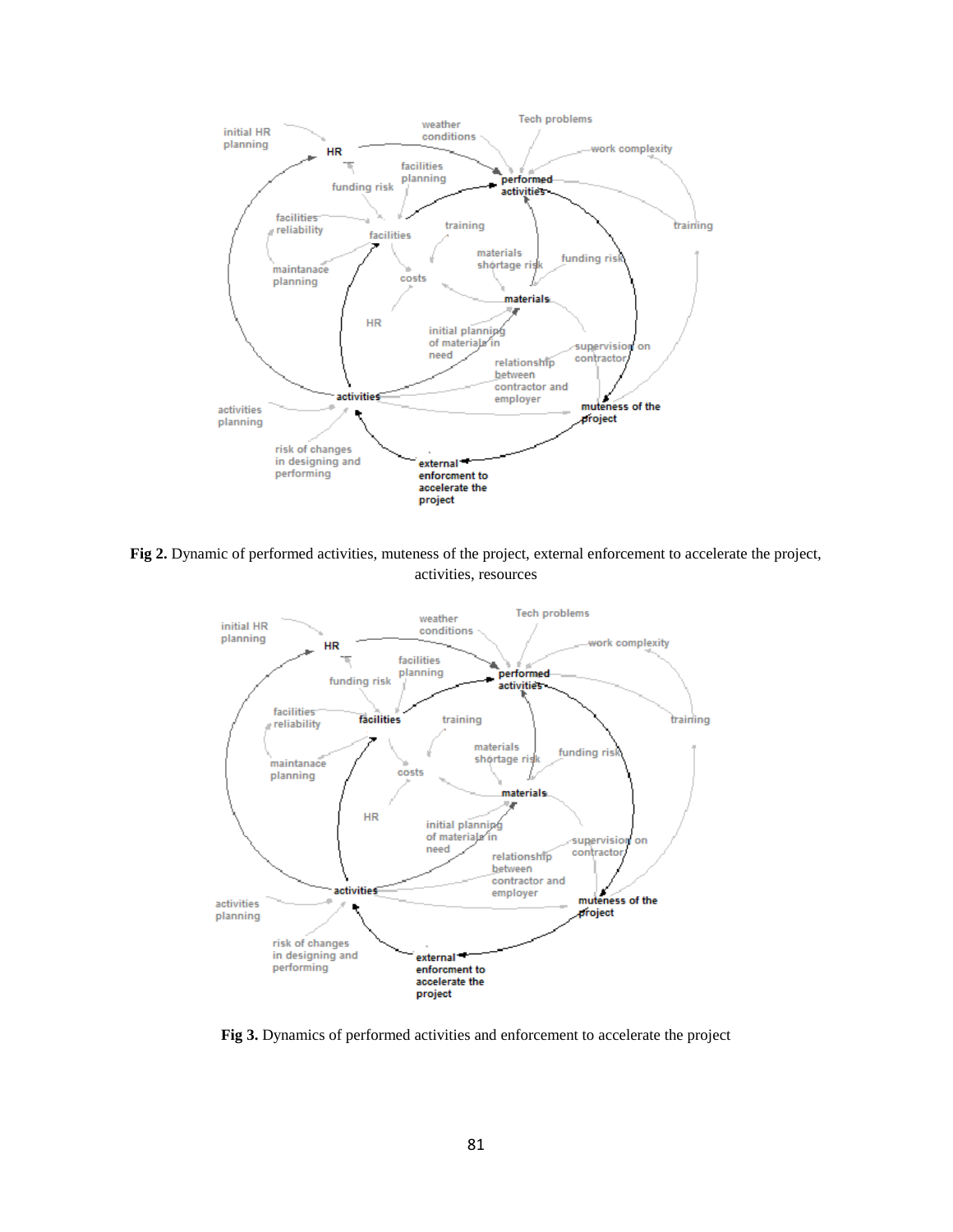

**Fig 4.** Dynamics of activities and enforcement to accelerate the project

## **5- State and flow diagrams**

 This diagram involves some sub-cause-and-effect-diagrams, including: facilities, human resource, materials, performed activities, and costs. Cause and effect diagrams are considered as an important tool showing the structure of feedback system. These diagrams can be used to implement in speed the assumptions relating to the system dynamics, to extract the different mental models of individuals and teams and determine the important feedbacks that produce the problem. A cause and effect diagram consists of variables with an arrow that specifies causal effect between variables. It is also detected in this diagram the important feedback loop.

 The causal diagrams are incredibly useful in many situations. These are very suitable for showing dependence and feedback processes. However, these figures have limitations that may make improper use of them. One of the most important limitations is to have no ability of showing the model of flow and state structure of the system. While the state and flow would be two central concepts in the theory of dynamical systems. In fact, the states are considered as accumulations. They indicate the state of the system and provide the information on which it is made decisions and taken action. The variables of state create in memory inertia and it takes over role of the memory. Also, by accumulating the difference between the input and output, it leads to delay. It should be noted that there is a properly understanding of the state and flow and these variables are not used interchangeably.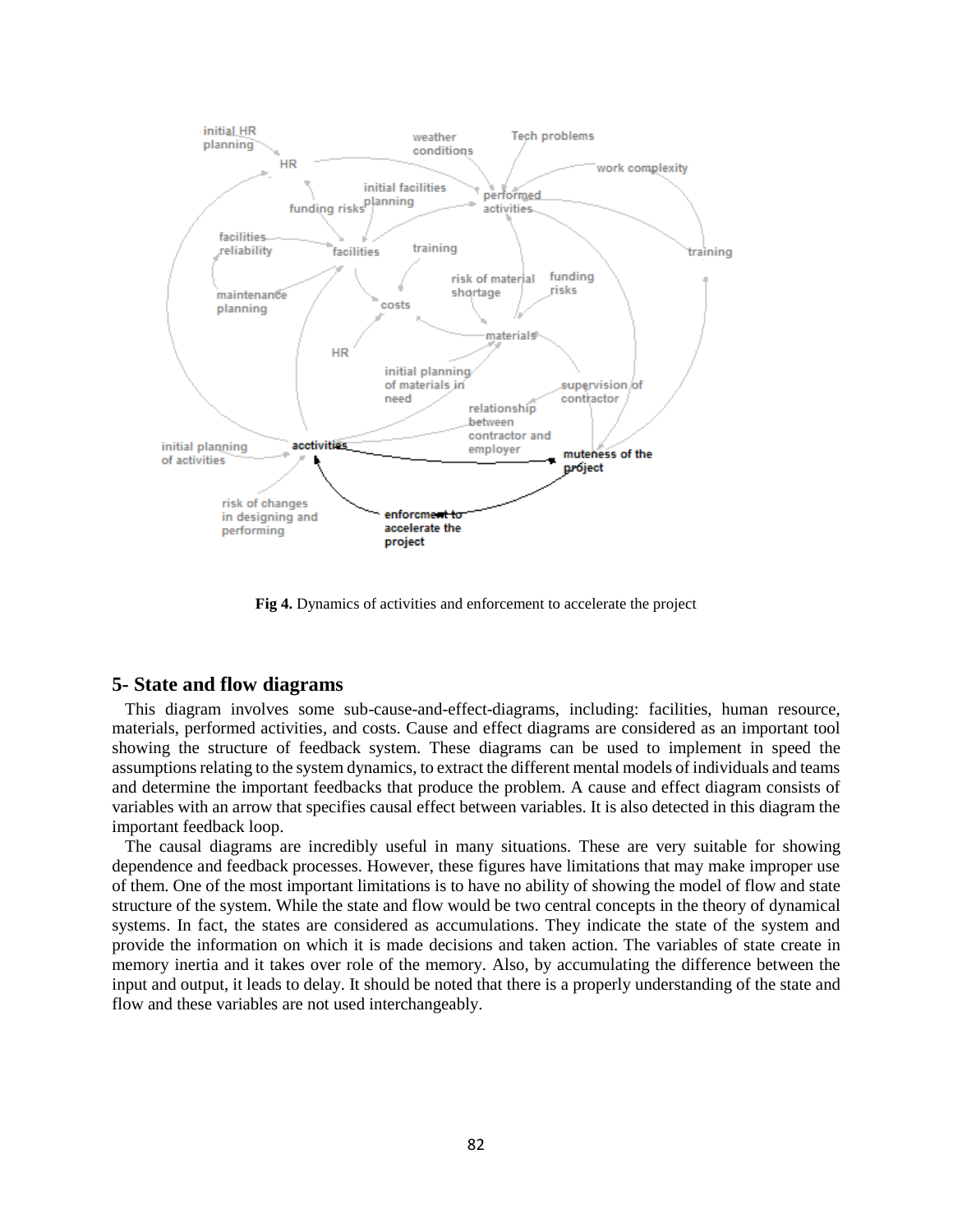

**Fig 5.** Final cause and effect diagram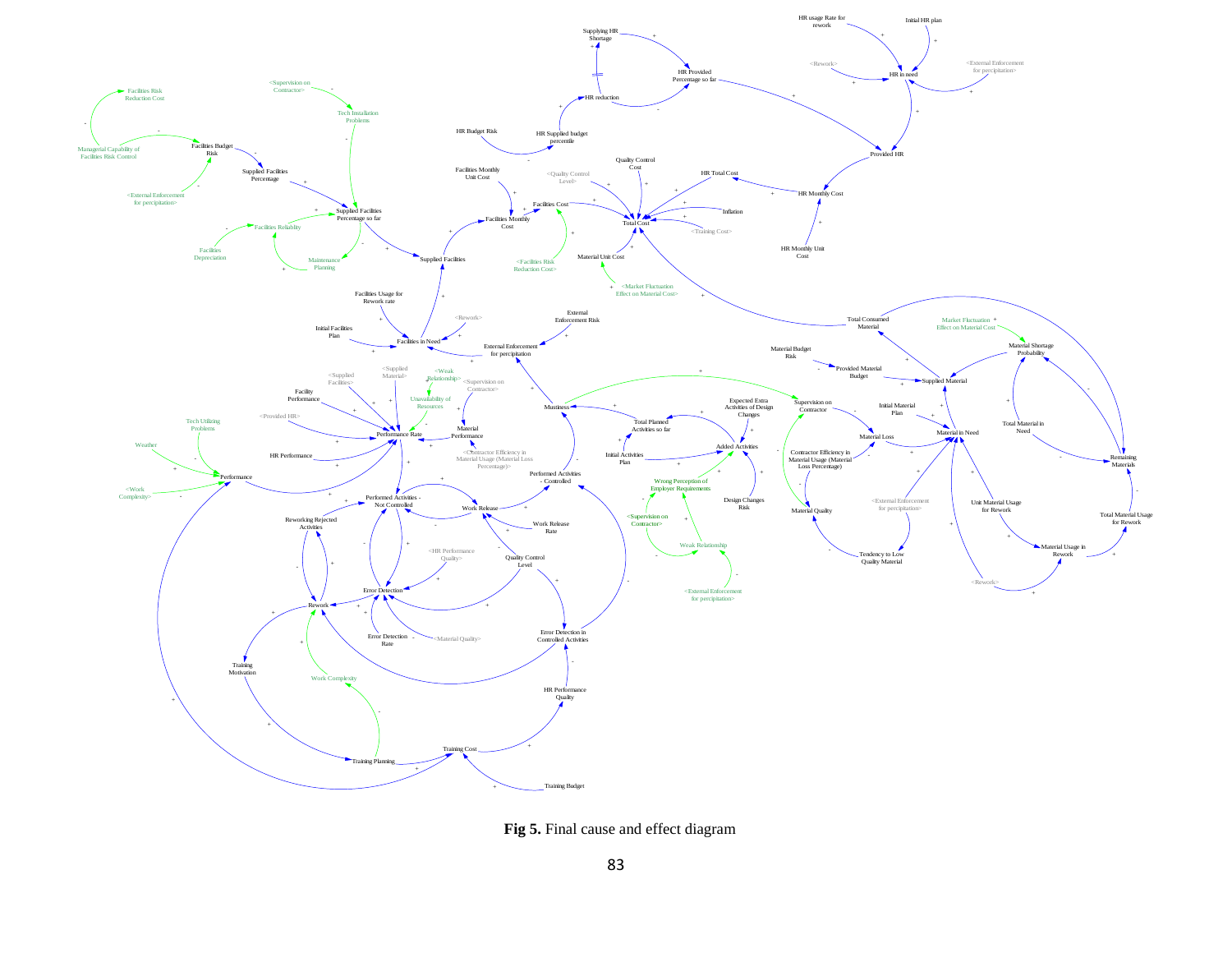In the state diagram, symbols besides ones used in the cause and effect diagram are employed: the states are displayed in the form of a rectangle, the input flow, by a tube (arrow) that appears to be out of state, valves control the flows, and clouds represent sources and sinks of our flows. A source revealed that a stream comes from outside the model boundaries. The sinks indicate that internally accumulated within the state exit by the output flow from the model boundary. The sources and sinks will have unlimited capacity. Table 2 shows the variables of state and flows in the model. In following, the state and flow diagram are provided.

| <b>Table 2.</b> Blaic and HOW variables  |                                       |  |  |  |
|------------------------------------------|---------------------------------------|--|--|--|
| <b>Flow variables</b>                    | <b>State variables</b>                |  |  |  |
| Supplying HR Shortage                    | HR Provided Percentage so far         |  |  |  |
| HR reduction                             | <b>HR</b> Total Cost                  |  |  |  |
| <b>HR Monthly Cost</b>                   | <b>Facilities Cost</b>                |  |  |  |
| <b>Facilities Monthly Cost</b>           | Total Planned Activities so far       |  |  |  |
| <b>Activity Plan</b>                     | <b>Enforcement Effect</b>             |  |  |  |
| Enforcement                              | Total Material Used in Rework         |  |  |  |
| Material Usage in Rework                 | Performed Activities - Not Controlled |  |  |  |
| Performance Rate                         | Performed Activities – Controlled     |  |  |  |
| Work Release                             | Rework                                |  |  |  |
| Reworking Rejected Activities            |                                       |  |  |  |
| <b>Error Detection</b>                   |                                       |  |  |  |
| Error Detection in Controlled Activities |                                       |  |  |  |

**Table 2.** State and flow variables

## **6- State and flow simulation**

 The state and flow diagram is depicted as below, figure 6. State and flow diagram for performing activities is the most significant part of the problem, showing doing work. This includes 3 variables of state. First, done works but not controlled. Second, speed of doing work, and third, reworking rejecting activities. In this part, it is reworked and converted to the done but not controlled activities, as shown in figure 6.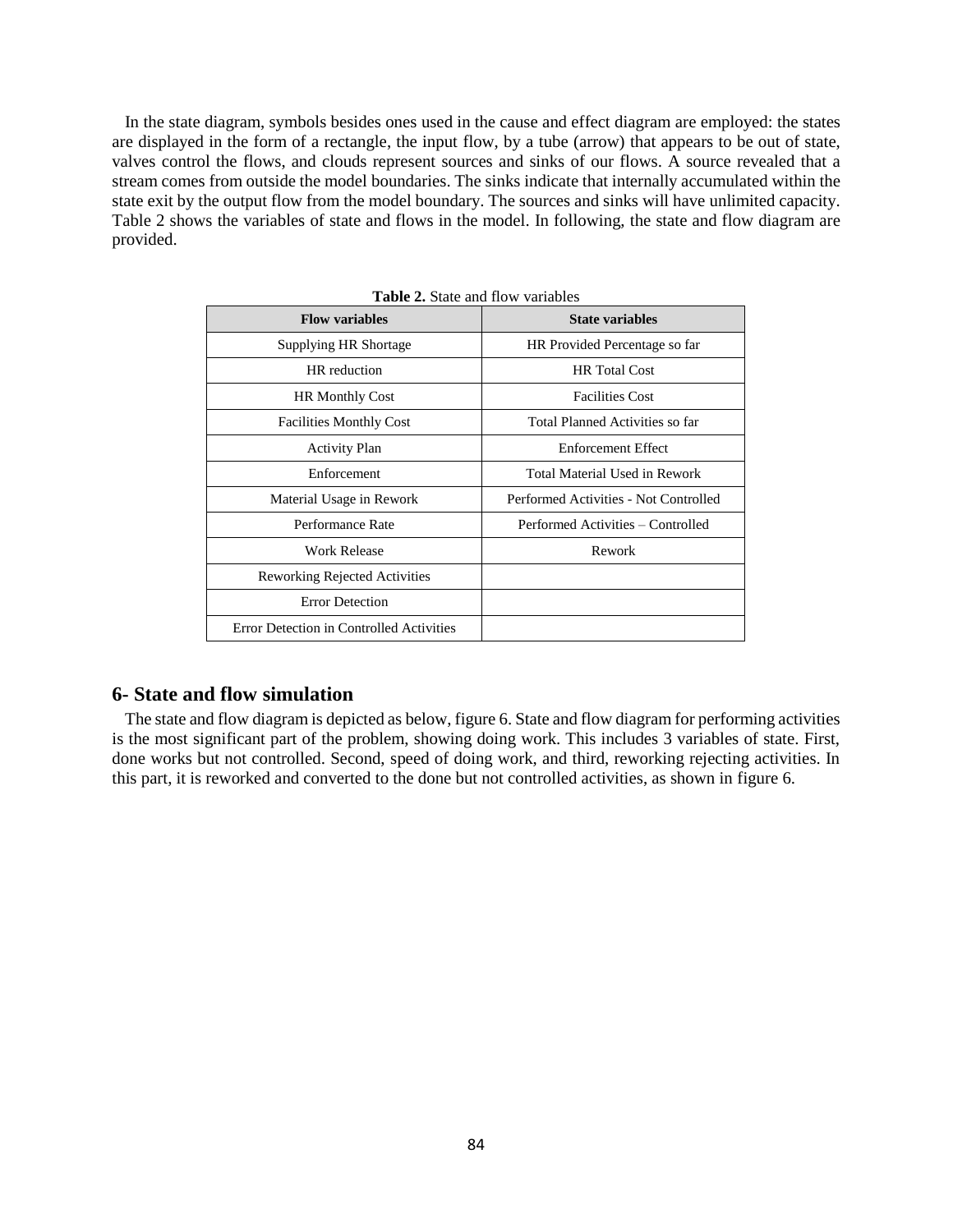

**Fig 6.** Simulation of state and flow diagram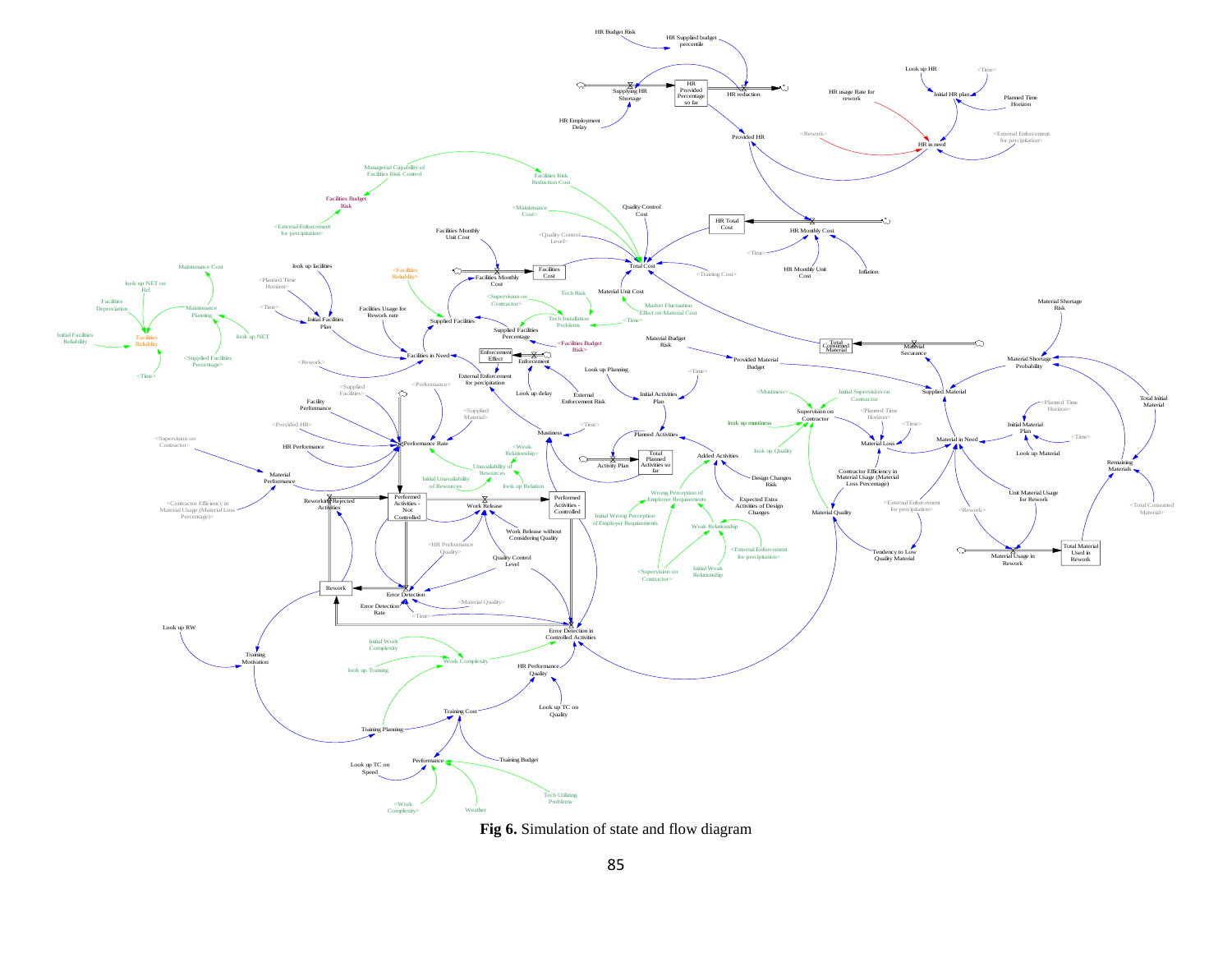Also the most important of the problem diagram of state and flow of performing activities. It includes 3 variables of state, including: Provided HR ،Supplied Material و Supplied Facilities shown in figure 7.



**Fig 7.** State and flow diagram of performing activities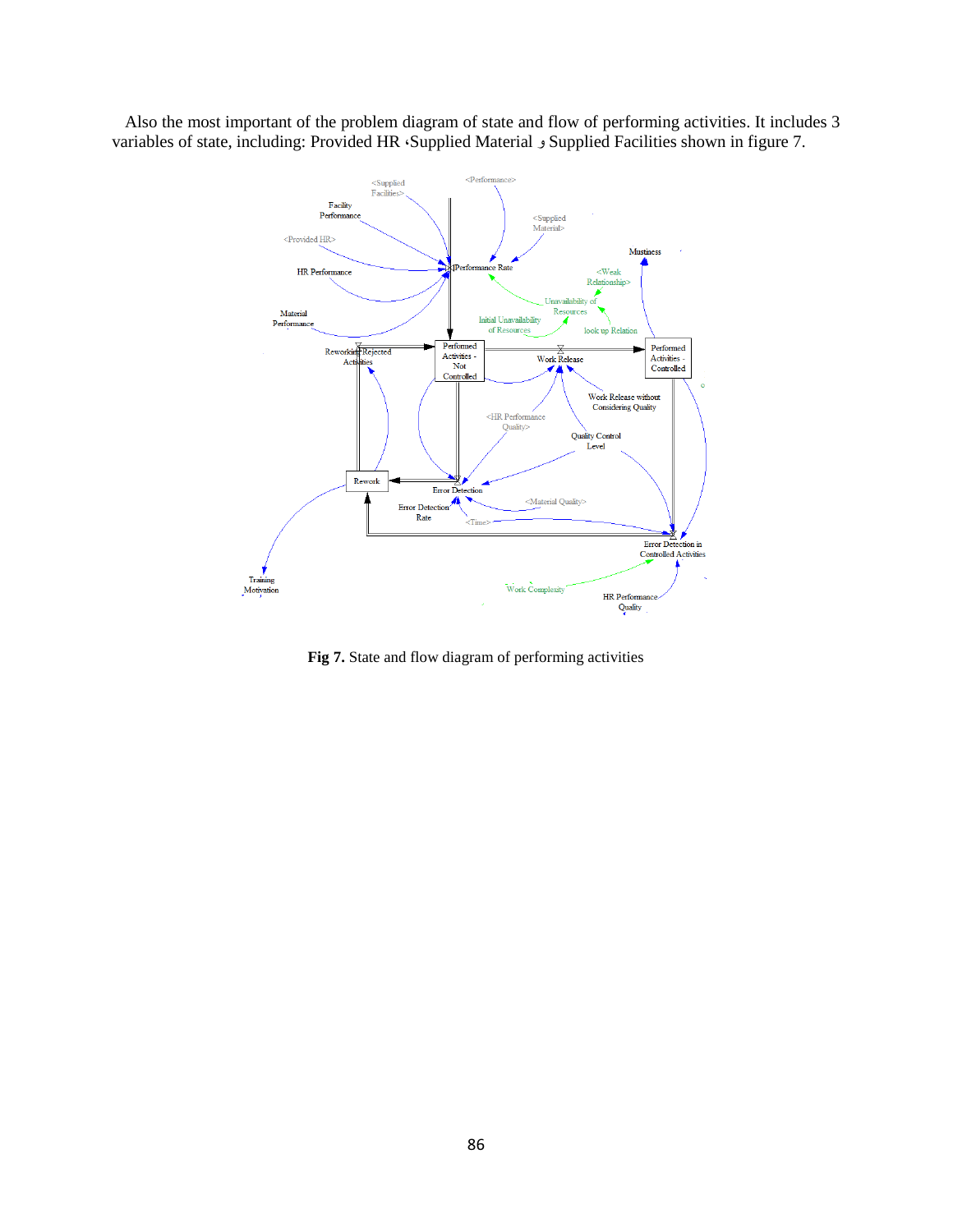# **7- Math formulae**

In this section, a number of equations used in the state and flow variables of the model are expressed:

| Flow variables                                     | Equations                                                                                                                                                                                 |  |  |  |
|----------------------------------------------------|-------------------------------------------------------------------------------------------------------------------------------------------------------------------------------------------|--|--|--|
| Supplying HR Shortage                              | HR reduction, HR Employment Delay .0                                                                                                                                                      |  |  |  |
| HR reduction                                       | HR Supplied budget percentile-1                                                                                                                                                           |  |  |  |
| <b>HR Monthly Cost</b>                             | (1+Inflation)^Time * HR Monthly Unit Cost *Provided HR                                                                                                                                    |  |  |  |
| <b>Facilities Monthly Cost</b>                     | Supplied Facilities*Facilities Monthly Unit Cost                                                                                                                                          |  |  |  |
| <b>Activity Plan</b>                               | <b>Planned Activities</b>                                                                                                                                                                 |  |  |  |
| Enforcement                                        | Look up delay(External Enforcement Risk)                                                                                                                                                  |  |  |  |
| Material Usage in Rework                           | Unit Material Usage for Rework*Rework                                                                                                                                                     |  |  |  |
| Material in Need                                   | (Initial Material Plan + Material Loss) + (Rework*Unit Material Usage for Rework)*<br>External Enforcement for percipitation                                                              |  |  |  |
| Performance Rate                                   | (Performance * (MIN(Supplied Facilities*Facility Performance, MIN (HR)<br>Performance*Provided HR, Material Performance *Supplied Material () ()) * (1-Unavailability<br>of Resources)    |  |  |  |
| <b>Work Release</b>                                | ((Quality Control Level + HR Performance Quality)/ 500+ Work Release without Considering<br>Quality) *"Performed Activities - Not Controlled"                                             |  |  |  |
| Reworking Rejected<br>Activities                   | Rework                                                                                                                                                                                    |  |  |  |
| <b>Error Detection</b>                             | ((Error Detection Rate $+$ (15- Quality Control Level $+$ Material Quality $+$ HR Performance<br>Quality $)/$<br>" * (500 Performed Activities - Not Controlled") * (MAX(0,(60-Time)/60)) |  |  |  |
| Error Detection in<br><b>Controlled Activities</b> | (30-Quality Control Level + Material Quality + HR Performance Quality ) / 1000* "Performed<br>Activities Controlled" )* (1+Work Complexity))*(MAX(0,(60-Time)/((60                        |  |  |  |

|  |  |  |  | <b>Table 3.</b> State and flow variables |
|--|--|--|--|------------------------------------------|
|--|--|--|--|------------------------------------------|

| <b>Table 4.</b> State and flow variables |  |  |  |  |  |
|------------------------------------------|--|--|--|--|--|
|------------------------------------------|--|--|--|--|--|

| <b>State variables</b>                   | <b>Equations</b>                                                                         |  |
|------------------------------------------|------------------------------------------------------------------------------------------|--|
| HR Provided Percentage so far            | Supplying HR Shortage-HR reduction                                                       |  |
| <b>HR</b> Total Cost                     | <b>HR Monthly Cost</b>                                                                   |  |
| <b>Facilities Cost</b>                   | <b>Facilities Monthly Cost</b>                                                           |  |
| Total Planned Activities so far          | <b>Activity Plan</b>                                                                     |  |
| Enforcement Effect                       | Enforcement                                                                              |  |
| Total Material Used in Rework            | Material Usage in Rework                                                                 |  |
| Performed Activities - Not<br>Controlled | Reworking Rejected Activities + Performance Rate-Work Release-Error Detection            |  |
| Performed Activities – Controlled        | Work Release-Error Detection in Controlled Activities                                    |  |
| Rework                                   | Error Detection in Controlled Activities + Error Detection-Reworking Rejected Activities |  |
| Material Provided                        | Supplying Material Shortage-Material Shortage                                            |  |

# **8. Numerical results and analysis**

 In this section, the research case study is considered. This deals with the formulation of simulation models and then tests and verifies the validity of the model and the results have been provided.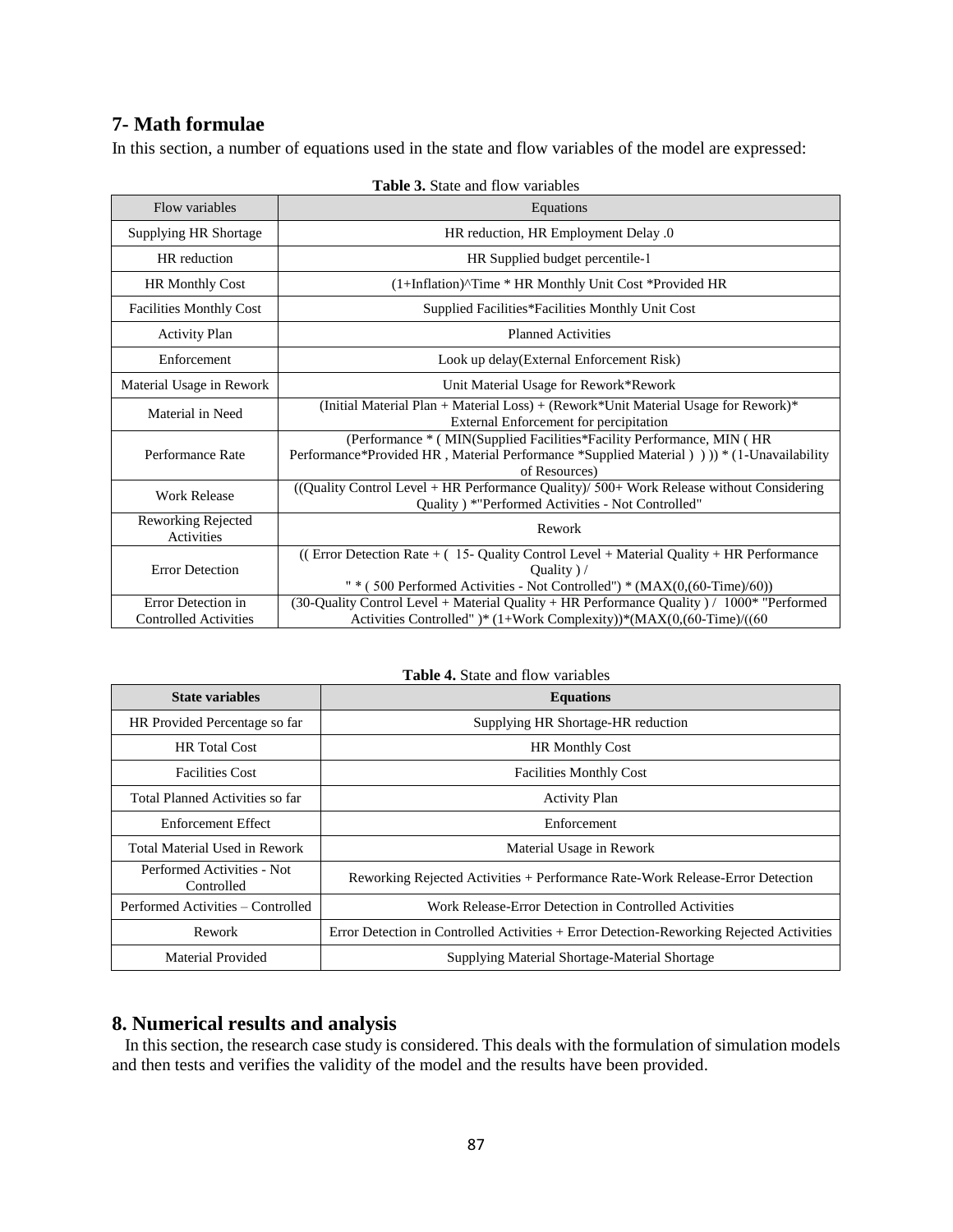#### **8-1- Formulating simulation model**

 All parameters need to be defined for the model implementation of date collected from constructing refinery project. There are 117 variables in the model, resulting in 117 mathematical relations to define. Since this article is not able to provide all these relations. The overall result of these relations will be explained. The risk values in the model are considered in two ways. The first method is to apply the amount of risk directly that the expected risk is substituted in the model and this risk with regard to the expected impact was model. The second method uses statistical distribution function in the risk modeling. Using two methods are reasoned to introduce different ways in entering the risk and also demonstrate the ability of the chosen approach in dealing with both of these methods. In explaining some relations, specifying an exact mathematical relation is not possible. Faced with such problems, the software VenSim allows the user to define optional function for the relation. Using of collection of data that defined in an interview by the specialist and expert of the subject, an approximate function is defined as a point; this function is used as the relation between two variables. All relations would be define and explained using the concepts, and the parameters have included in the model.

## **8-2- Testing and authentication model**

 In this section to test the model, the data collected of the 15 months of actual project was compared with simulation corresponding values during the same period. Because of the limited information that can be collected, we compared diagram of activities finished over the 15-month project with the same amount i.e. Performed Activities - Controlled, the results are shown in figure 7.



**Fig 8.** Simulation results against actual results

Pearson correlation test was performed on the data and the results are as follows.

|          |                            | <b>VAR00001</b>          | VAR00002    |
|----------|----------------------------|--------------------------|-------------|
| VAR00001 | <b>Pearson Correlation</b> |                          | ′**<br>.992 |
|          | $Sig. (2-tailed)$          |                          | .000        |
|          | N                          | 15                       | 15          |
| VAR00002 | Pearson Correlation        | $.992$ <sup>(**)</sup> ) |             |
|          | Sig. (2-tailed)            | .000                     |             |
|          | N                          | 15                       |             |

**Table 3.** Pearson correlations at significance level of 0.01 (2-tailed)

 As can be seen, there is a very high correlation between the data. As a result, we can ensure that the network has been created can well predict reality and its outputs can be trusted as good extent as possible.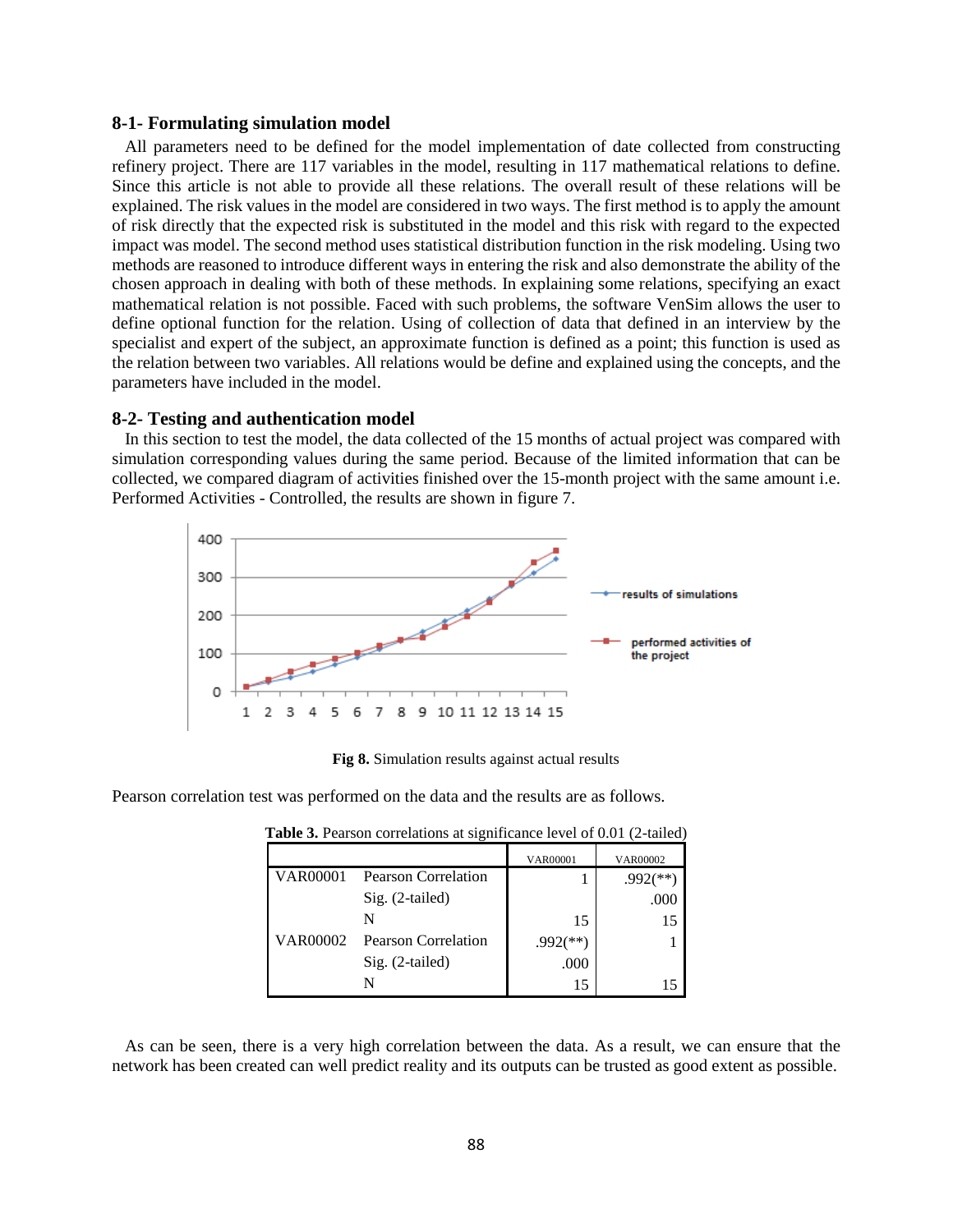## **8-3- Model solutions**

 There are 3 variables human resource, facilities and materials that are compared with 3 criteria, including comparison of actual values with planned values, buffer values and buffer in percent.



A. Human Resource (HR)

**Fig 9.** Needed HR compared with planned value

 As figure 9 shows, the planned amount of HR is denoted with the blue line and the value predicted by the model, with a red line. At first, the predicted value is slightly less than the planned, but in the rest, the difference becomes greater. Figure 6 shows the difference.



**Fig 10.** Buffer of HR

 The above graph indicates that at any time during the project how much HR will be reduced or added. The graph below is in percent.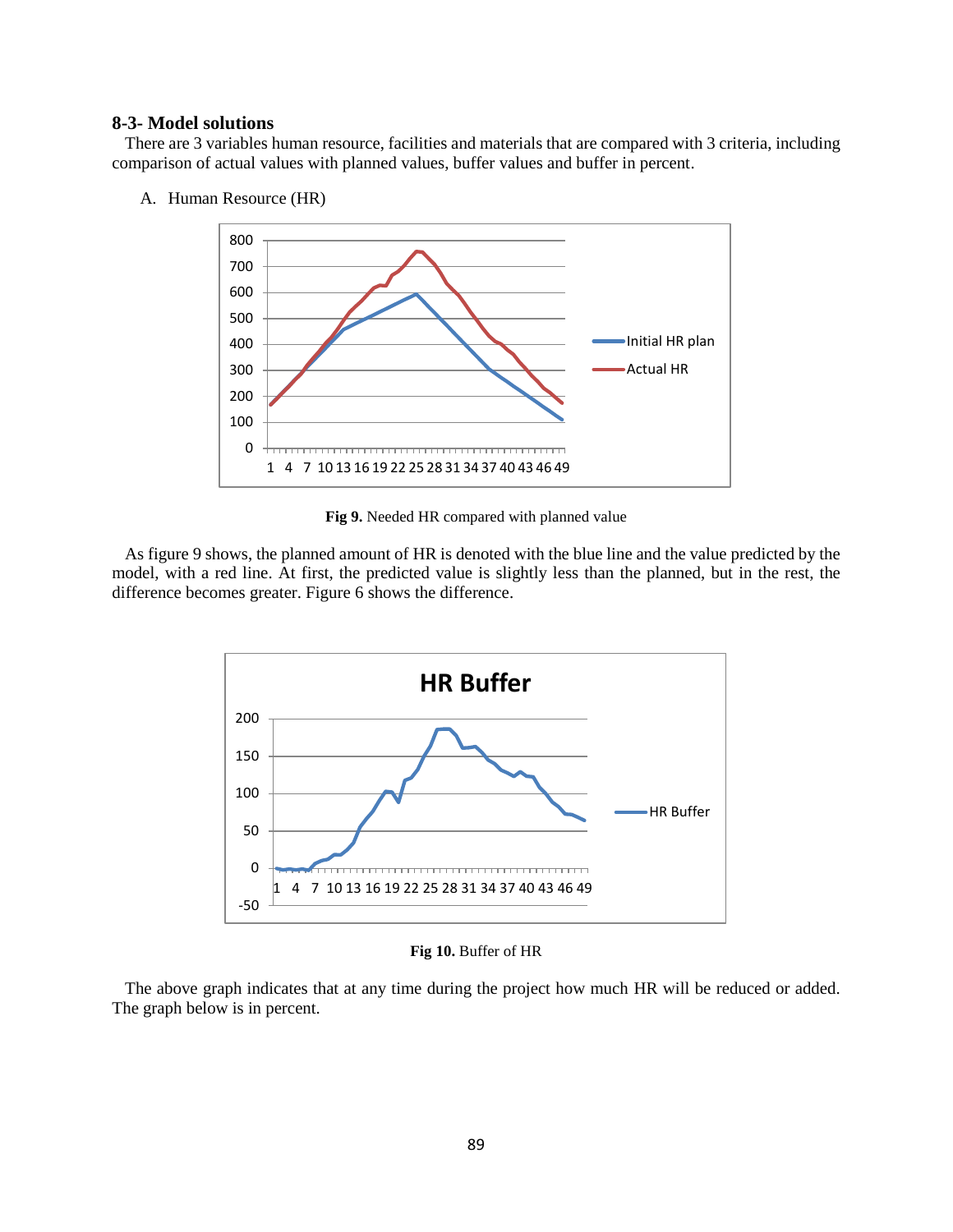

**Fig 11.** HR buffer in percent

 As seen in figure 10, unlike the previous one, this shows an increasing trend from the beginning to the end of the project. In fact, declining buffer did not show a better functional status. But also reduction of HR required at the end of the project reduced the expected staffing levels, while the percentage of compliance of the program with the anticipated gets reduced continuously over time.

#### **B.** Facilities

 Figure 11, it is related to the initial application of facilities (blue line) and the value predicted by the model (red line). As seen, the pattern of predicted facilities follows the early plan by the model.



**Fig 12.** Required facilities compared with the planned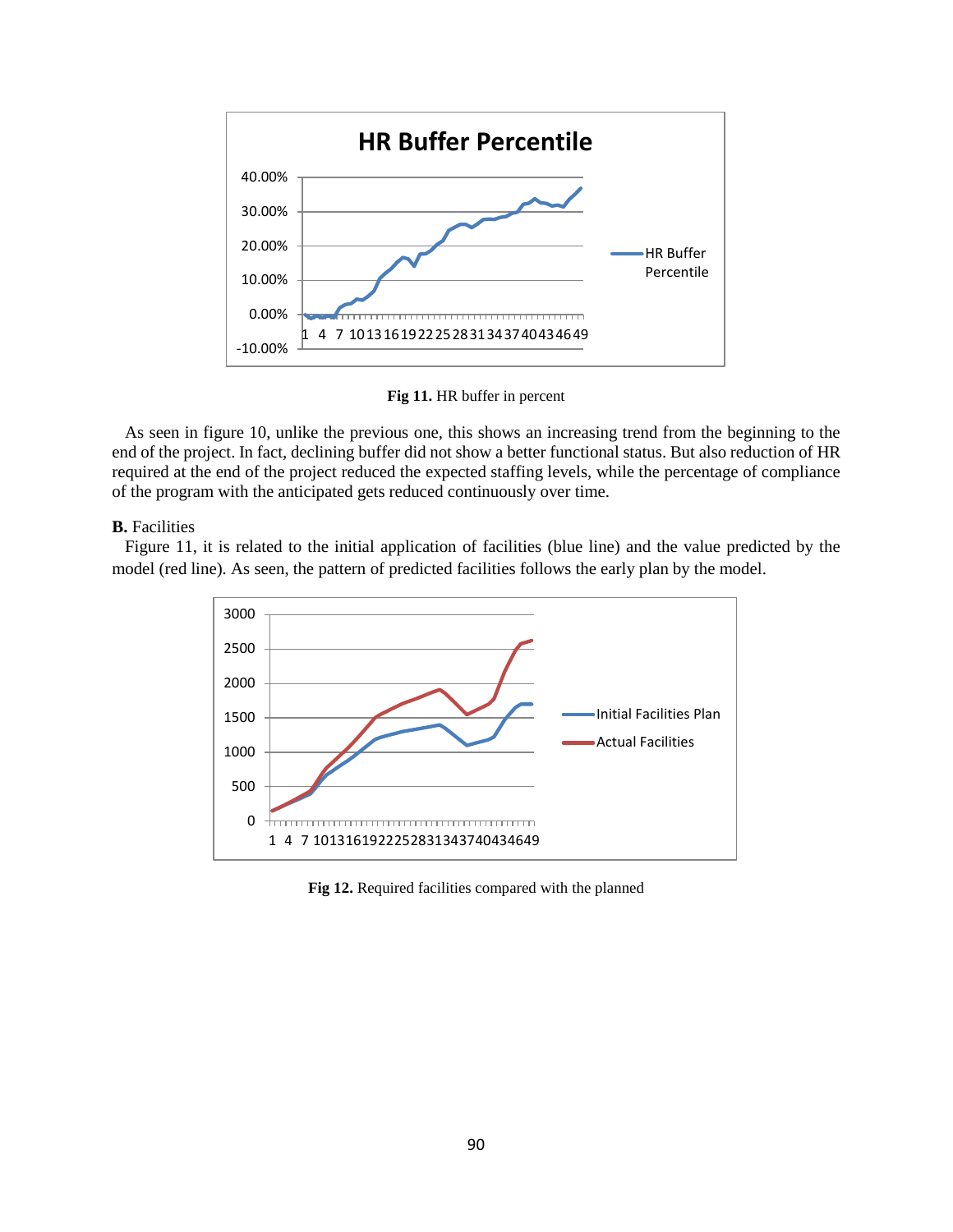

**Fig 13.** Facilities buffer



**Fig 14.** Facilities buffer in percent

 The remarkable thing about the facilities, the buffer required (figure 13) also follows the pattern of initial application of facilities. The percentage of compliance of initial application with the anticipated is shown in figure 10, first it is under further slope increased and then its slope gets balanced. However, this slope is slightly proportional one to the trend of buffer value.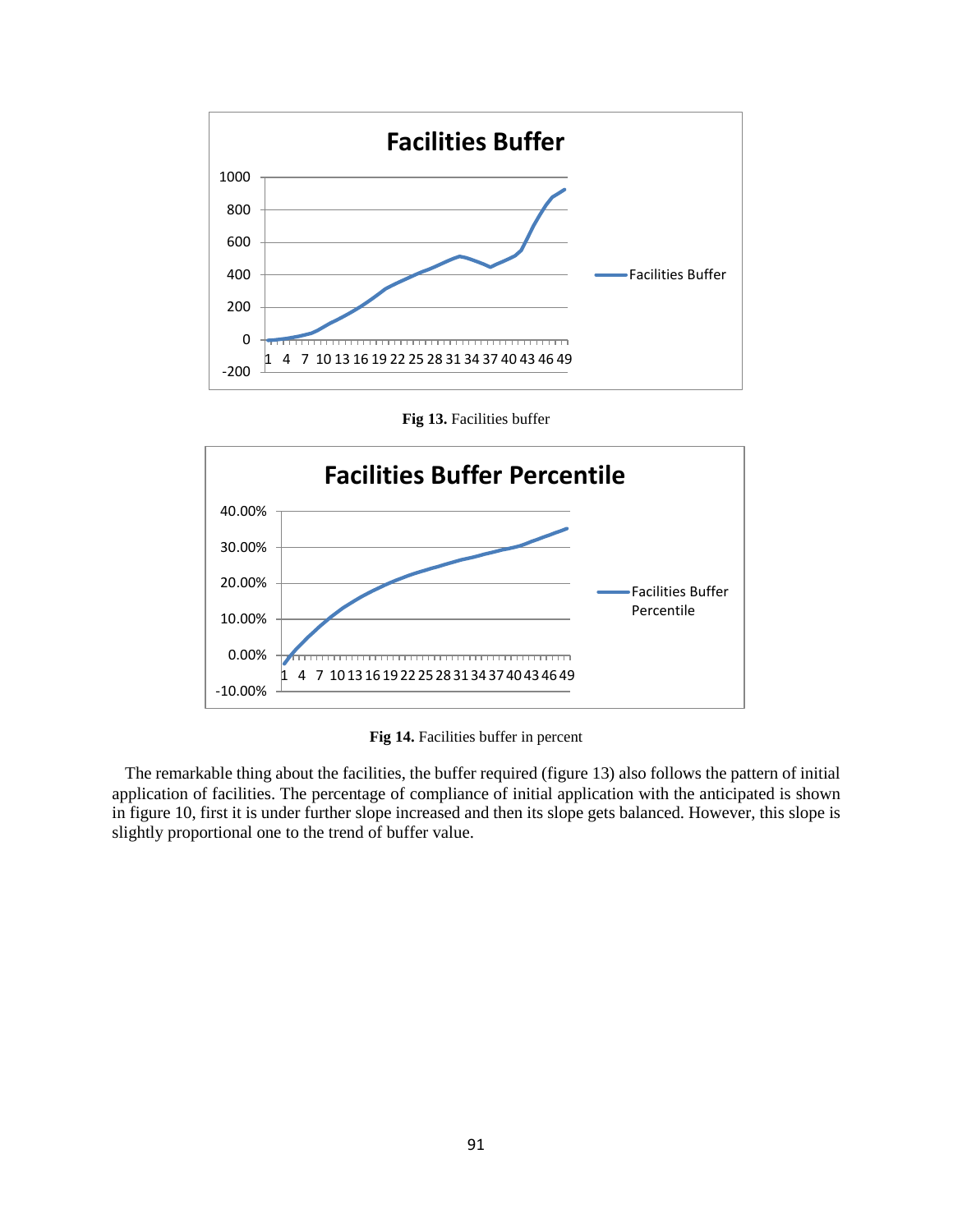## **C.** Materials



**Fig 15.** The needed materials compared with the planned

 This follows the initial plan trend under expected situation, as seen in next one, the amount of materials bugger gets raised over the time.



**Fig 16.** Material buffer

 Unlike other resources, the value of the material buffer increases linearly and don't follow the initial plan. This is related to the discussion on the elimination of the materials (figure 15).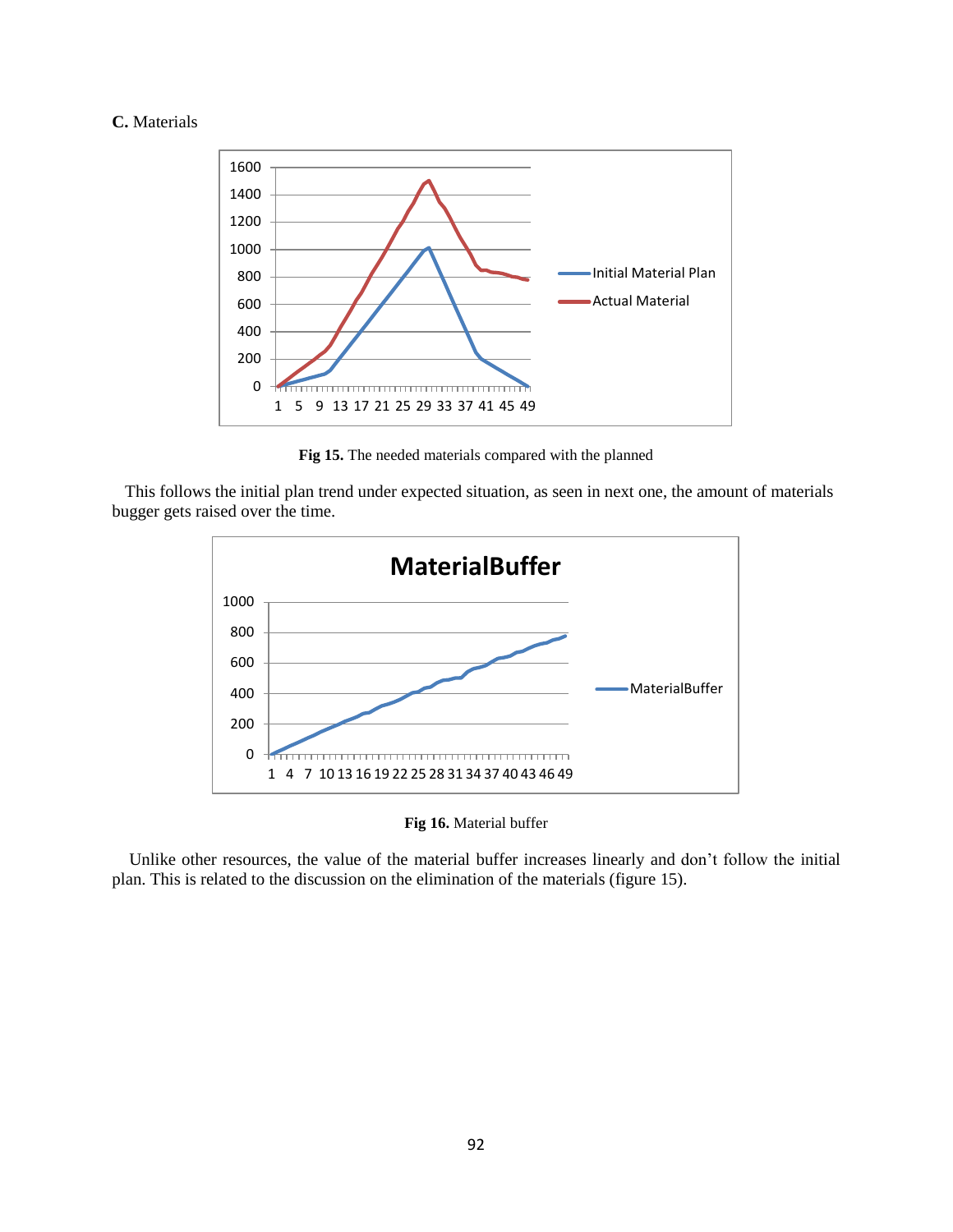

**Fig 17.** Material buffer in percent

 Figure 13 shows the percentage of difference between the predicted value and the planned. During the first few months, this amount is increasing. Then improving mechanisms operate to improve the situation. Finally, due to a sharp increase in this percentage, the initial plan tends towards zero that makes the denominator extremely small, and this percentage increases exponentially.

## **9- Sensitivity analysis**

 In this section we will review and discuss the parameters of the model under different conditions. The software VenSim, a tool called SyntheSim in Model menu provides the opportunity for the user by changing any parameters (the fixed variables and the variables defined as (Look up)) to observe the effect of this change on model. In other words, this means that after the slightest change in any parameter, the model is again simulated and the results immediately are show. In the rest of this section, the model's sensitivity to the existing risks in the model is discussed. There 6 risks, including: HR Budget Risk, Material Budget Risk, Facilities Budget Risk, External Enforcement Risk, Tech Risk, and Work Complexity.

## **A. The effect of the change in the HR budget risk on 7 sub-systems was drawn as follows. The following figures show the results of the model with these values.**



**Fig 18.** Provided HR to changing HR budget risk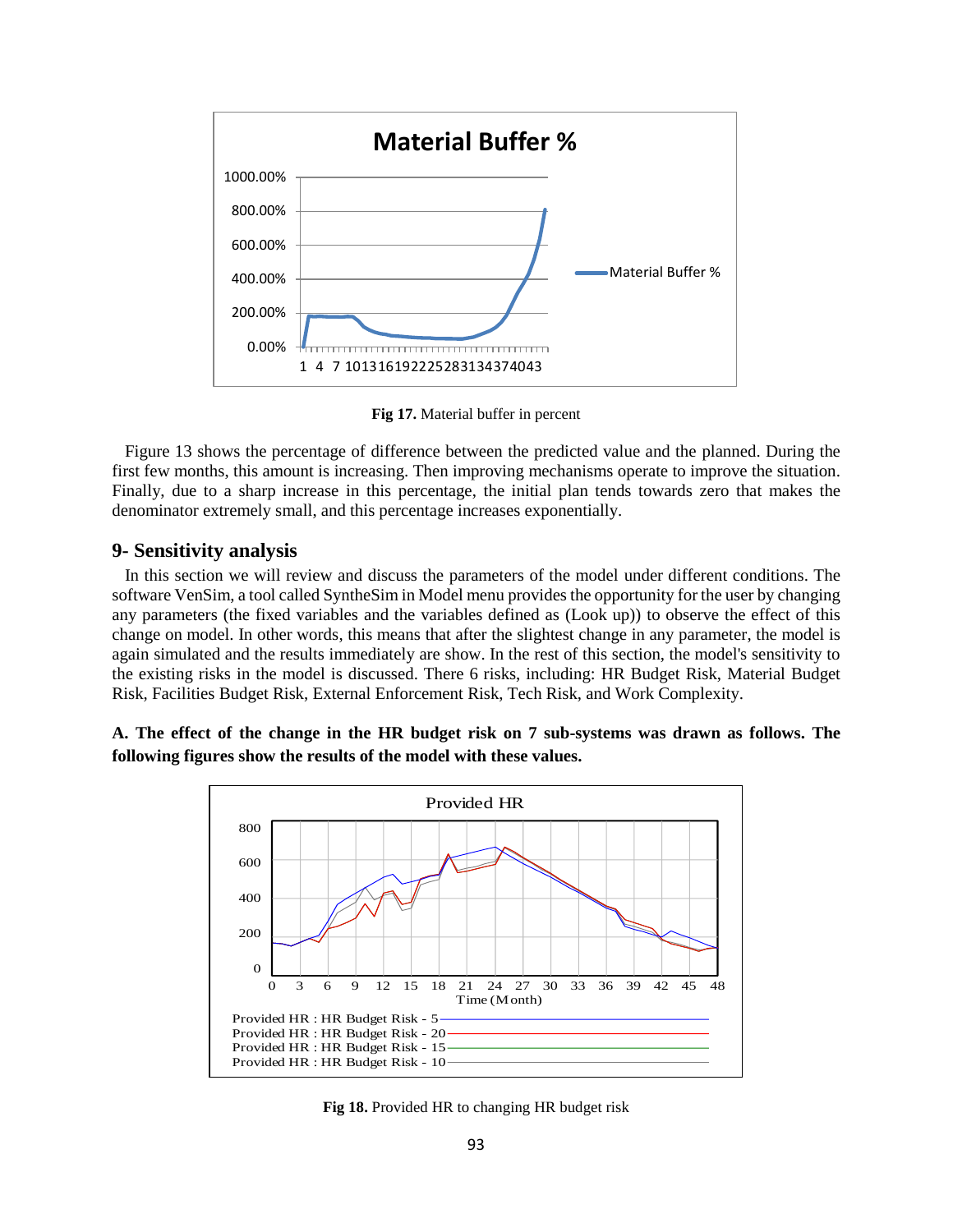As an important point on the same projects it can be concluded that in the case of high-risky human resources budget in a project, it requires that this be controlled early in the project by the management team and executed that the adverse effects caused by this risk to get reduced on the projects.



**Fig 19.** Muteness in project to changing HR budget risk

 Increased HR budget risk has a significant impact on the muteness and then maintaining a low risk HR budget will be very useful in timely project, also that the management and executive teams should be recommended that if low HR budget risk, they pay special attention to maintaining low, because if it increases slightly, the muteness will have a significant change. In contrast, if the risk is high, it is recommended that the management team spend more energy and resources to other factors improving the status of the projects.



**Fig 20.** HR in need to changing HR budget risk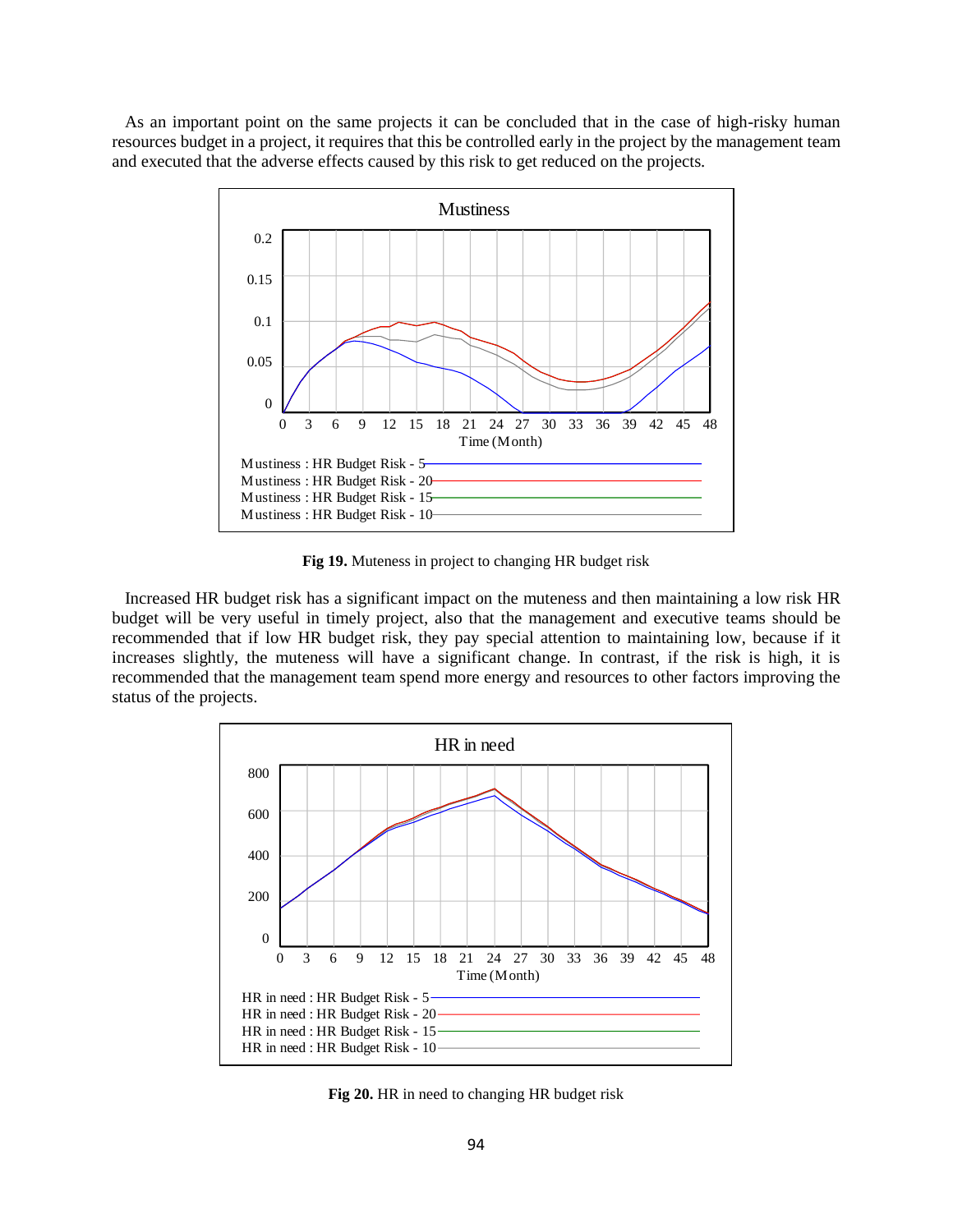As can be seen, the risk increasing over time increases the amount of HR required. This is due to the muteness of the project and the created pressure to accelerate the project.



**Fig 21.** Performed-controlled activities to changing HR budget risk

 Low-risk HR budget eventually leads to do work faster; and more controlled and performed activities over time are seen in higher levels of the risk.



**Fig 22.** Rework to changing HR budget risk

 The lower levels the risk, the greater the amount of work needs to be performed again. Also higher sensitivity is observed at low levels of risk.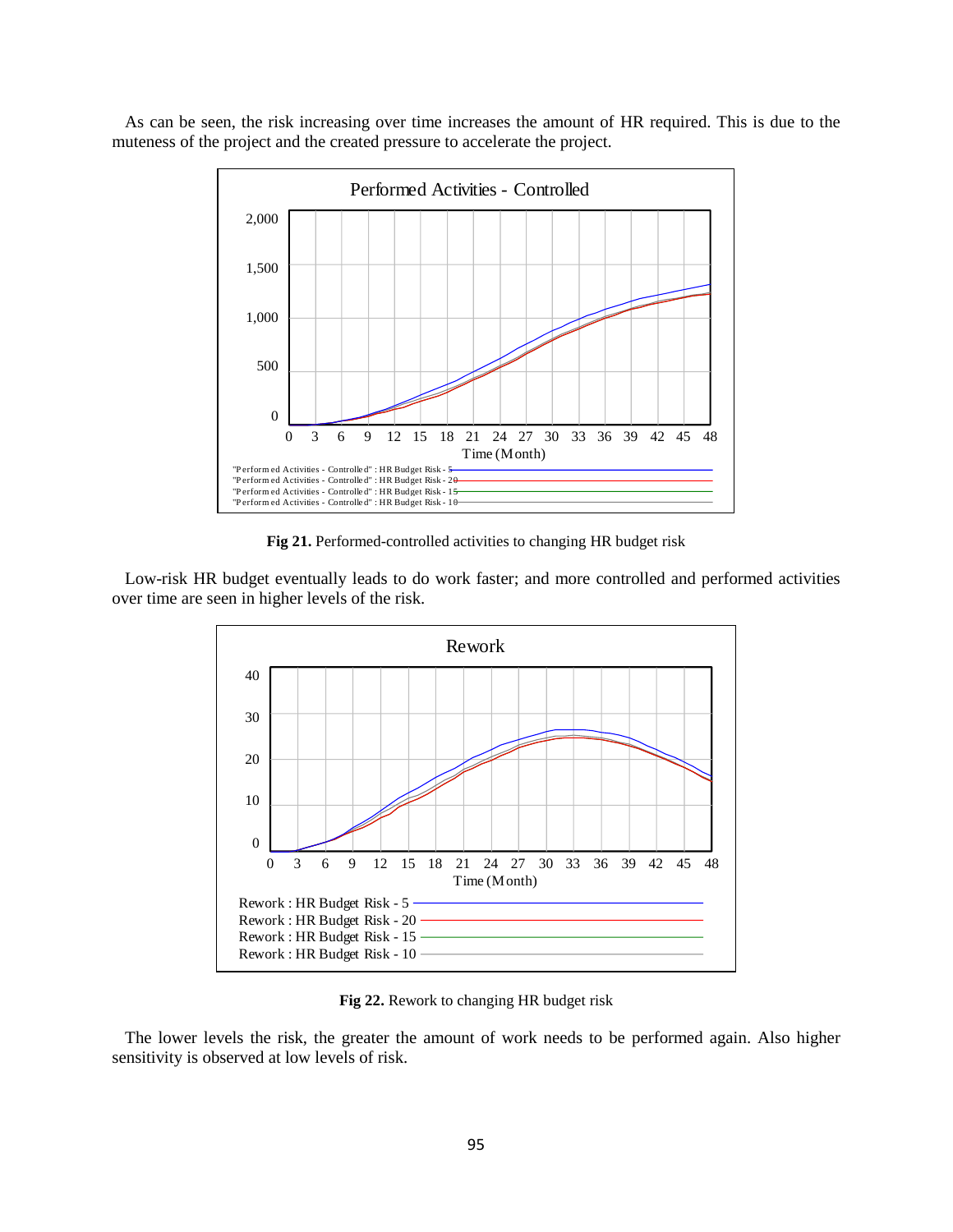

**Fig 23.** The total cost to changing HR budget risk

 The lower level the risk, the lower the total cost of HR budget observed. Failure to provide HR budget being reduced staffing and as a result, operating costs of the project thus reduce staffing. But due to the muteness of the project and other risk factors affecting the cost of the project, contrary to what at first may be perceived, it increases the total cost of the project.

#### **B. Material Budget Risk**

This section examines the impact of changes in materials budget risk on the model.



**Fig 24.** Supplied materials to the materials budget risk

 Figure 24 shows the volume of materials supplied of different level of materials budget risk. As shown, the impact of this risk on the supplied materials is less than on the human resources. As a result, it is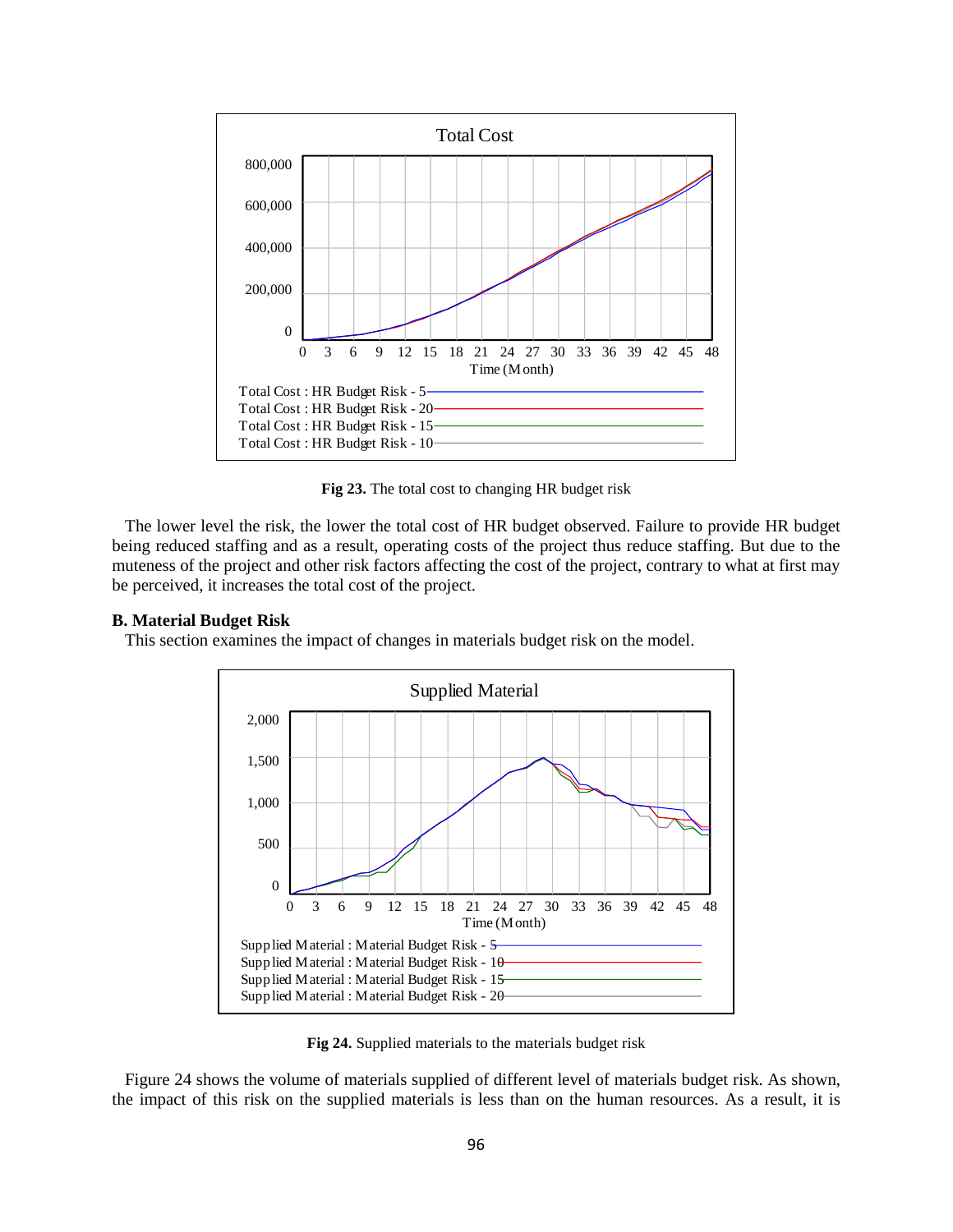suggested that the management at the end of project have paid greater attention to funding material budget. It is due to the primary suppliers of materials at the beginning of the project.



**Fig 25.** The muteness of project to the material budget risk



**Fig 26.** Performed and controlled activities to the material budget risk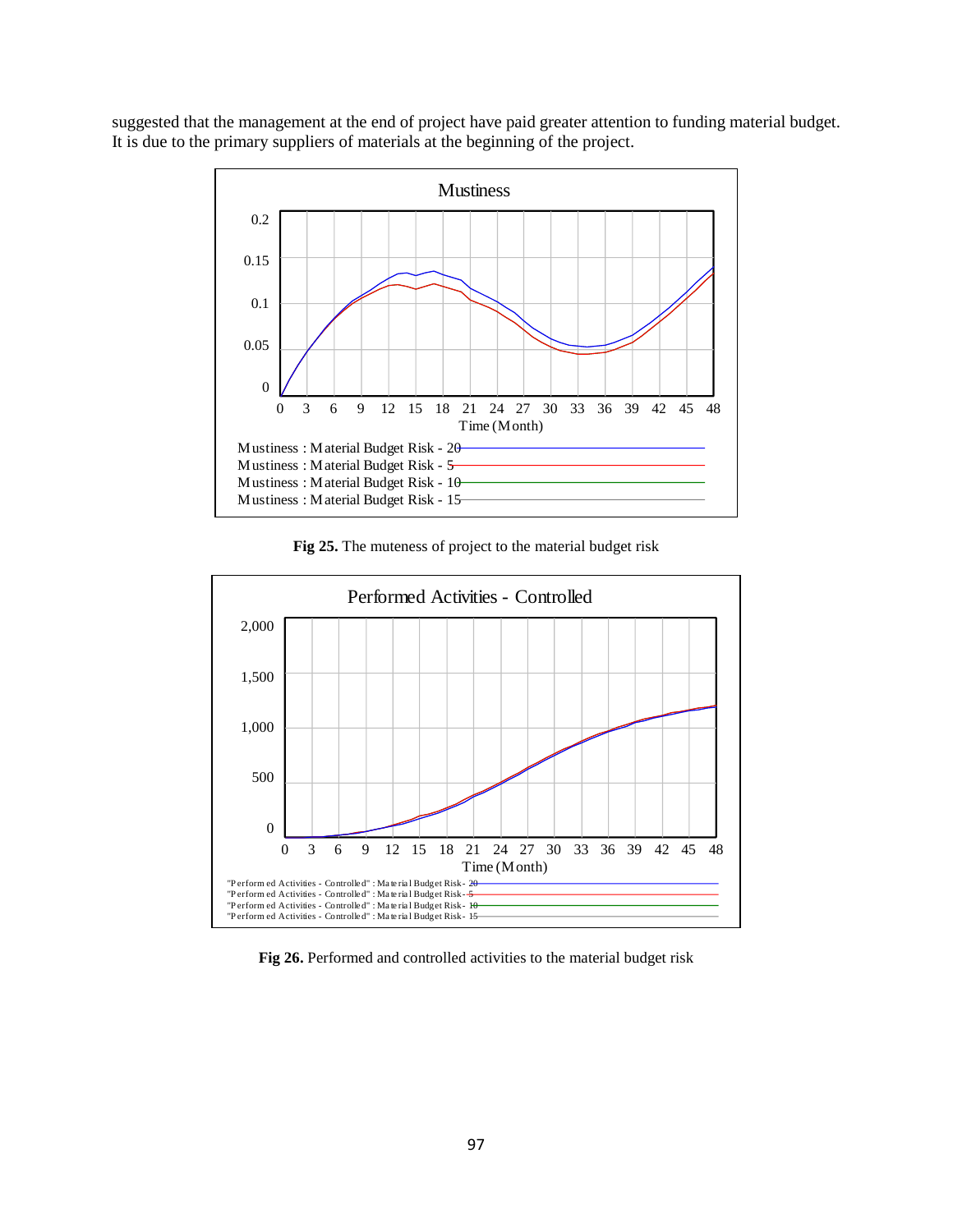

**Fig 27.** The total cost to the material budget risk

 It has no significant impact on the variables except muteness of project. As a result of the conditions defined for the project, the material budget risk will not be sensitive matter and it is controlled up to 20%. This is again the result of the primary suppliers of materials at the beginning of the project.

#### **C. Facilities Budget Risk**

This section examines the impact of changes in facilities budget risk on the model.



Facilities Provided Percentage so far

**Fig 28.** Percentage of supplying facilities so far to the facilities budget risk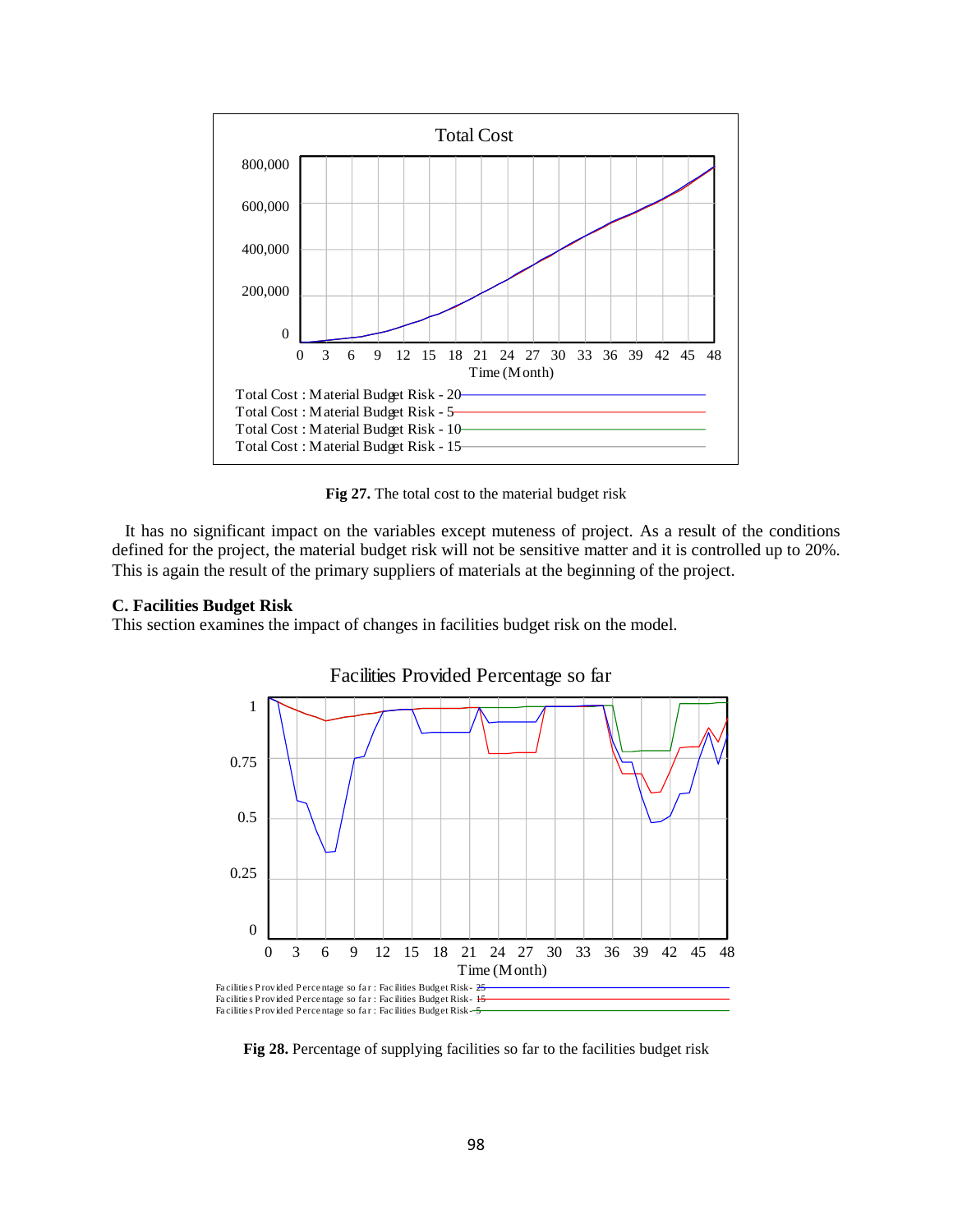

**Fig 29.** Supplied facilities to the facilities budget risk

 There is a significant point in this Fig. While supplying facilities percentage has been further reduced at the beginning of the end of the project (Fig Supplied Facilities Percentage so far), the effect on Supplied Facilities can be more found at the end of the project. This is definitely due to reduced reliability of the facilities at the end of the project. As a result, the project sensitivity to risk in the facilities budget will be higher and need for greater control at the end of the project.



**Fig 30.** Muteness of the project to the facilities budget risk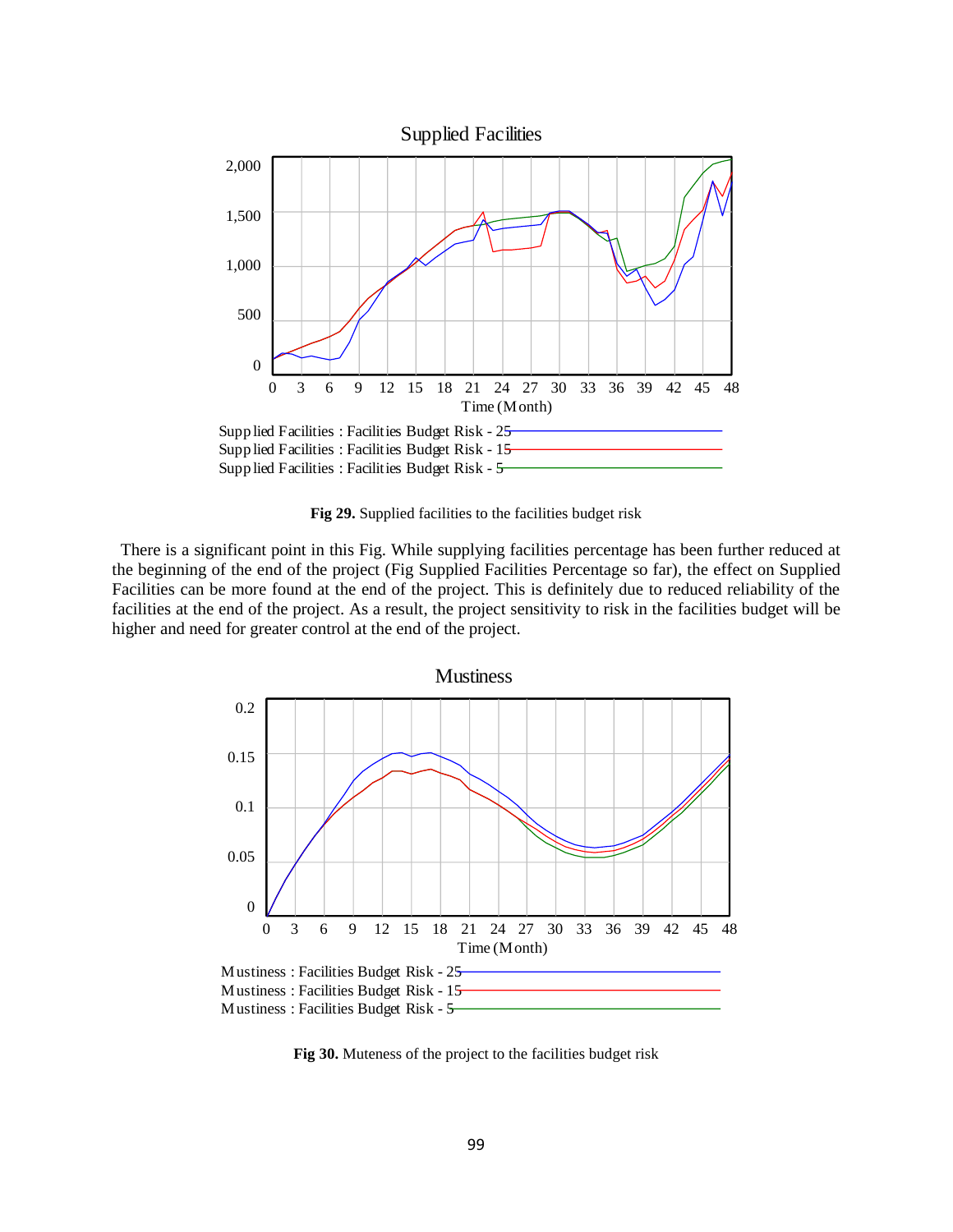

**Fig 31.** Performed and uncontrolled activities to the facilities budget risk



Performed Activities - Controlled

**Fig 32.** Performed and controlled activities to the facilities budget risk

 Notably, there is a considerably point in performed and uncontrolled activities. As stated at the beginning and end of the project, the level of supplied facilities significantly reduced, under effect of the facilities budget risk. But only at the beginning of the project, this will affect the performed and uncontrolled activities. This is due to two other sources. According to the project activities and resources required at different levels, this variable is more sensitized to the facilities at the beginning and less, at the end.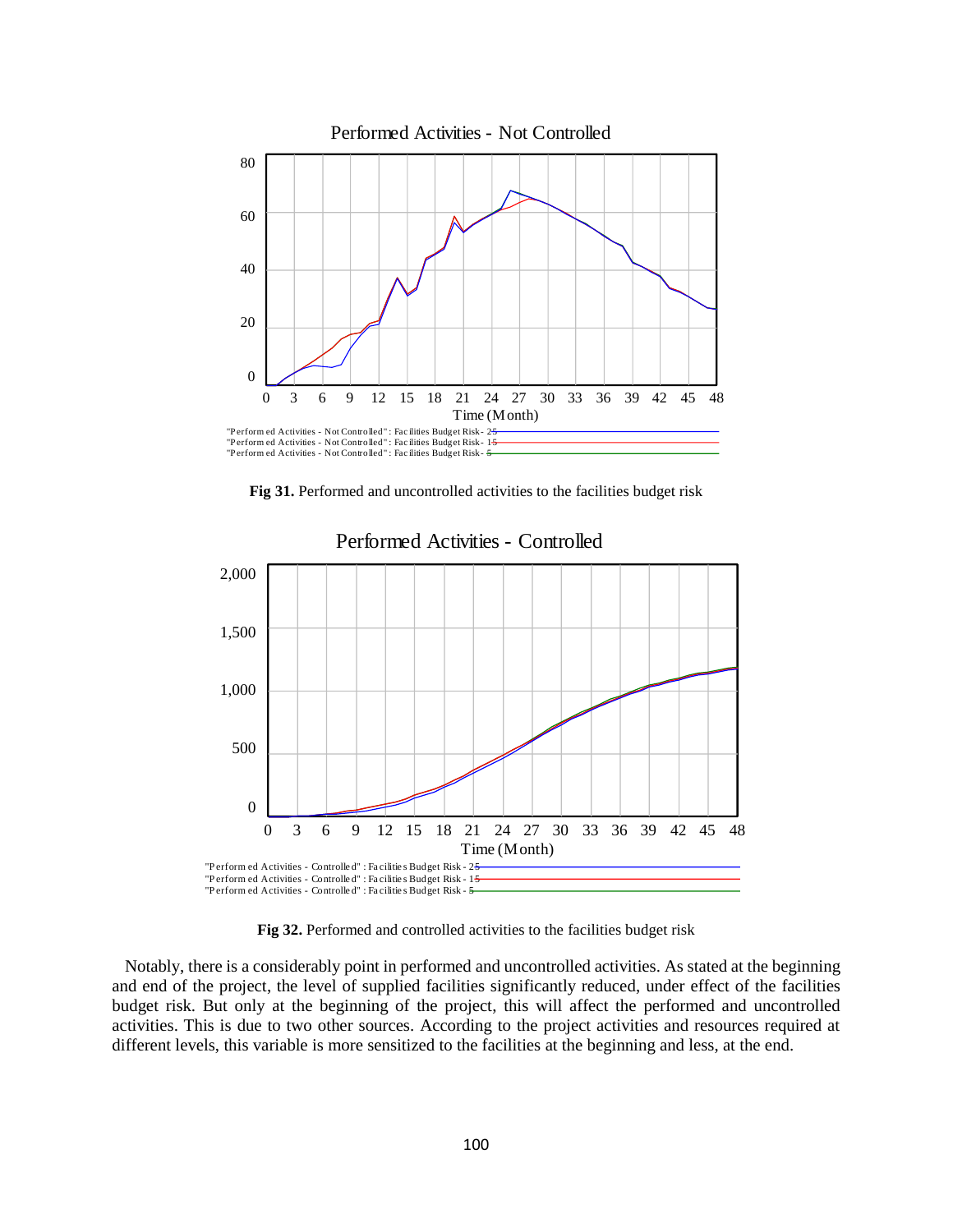## **D. External Enforcement Risk**

The external enforcement risk is considered in the model.



**Fig 33.** Supplied HR to the of external enforcement risk to accelerate the project



**Fig 34.** Supplied facilities to the external enforcement risk to accelerate the project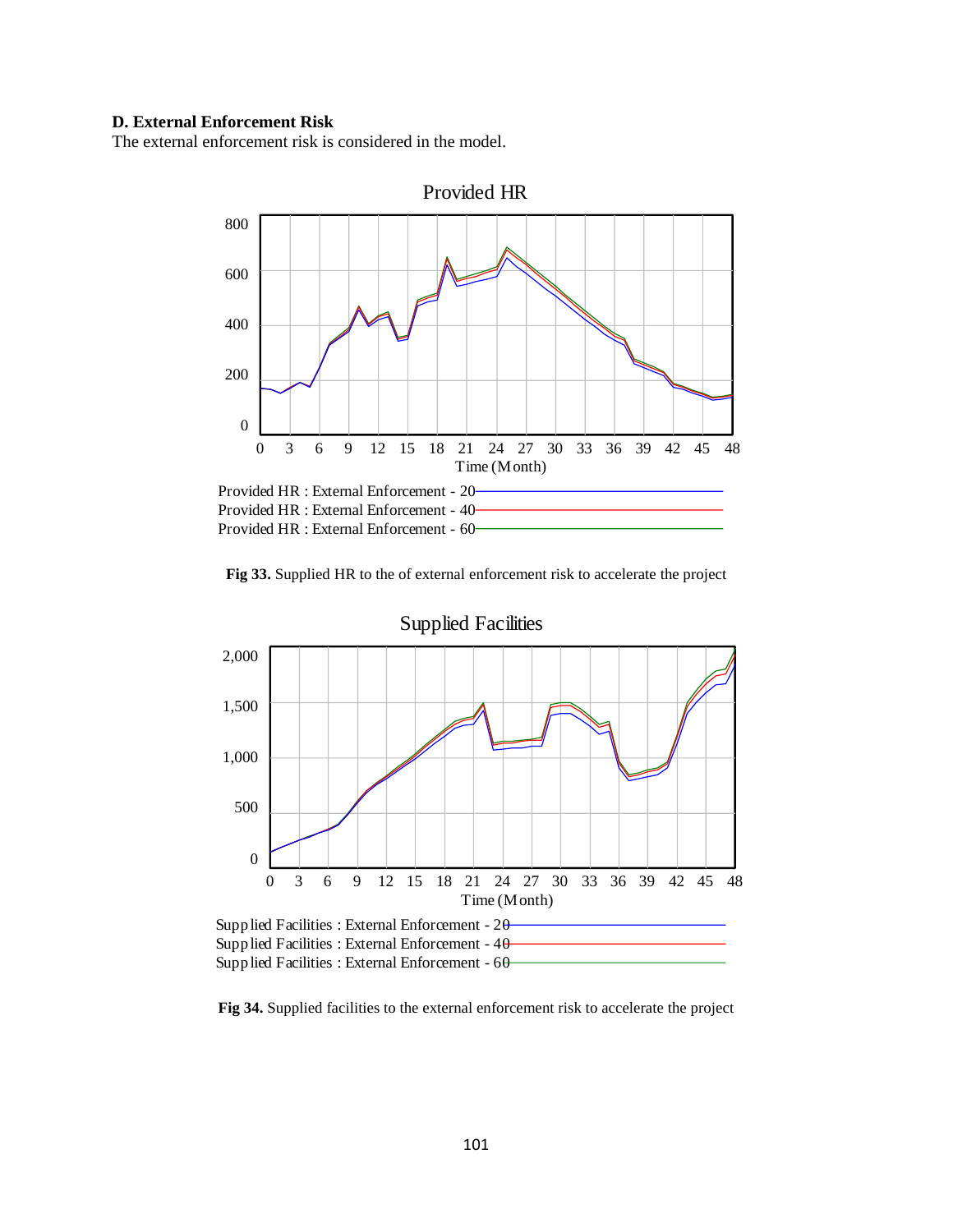

**Fig 35.** Supplied materials to the external enforcement risk to accelerate the project

 Noted that, according to these figures, when the risk increases of 20% to 40%, we can see significantly increase in the amount of resources needed. But when 40% to 60% increased risk, it increases much smaller than 20 to 40% one. As a result, it can be concluded that keeping down the risk in a project can be very beneficial.



**Fig 36.** Rates of performed activities to the risk of external enforcement to accelerate the project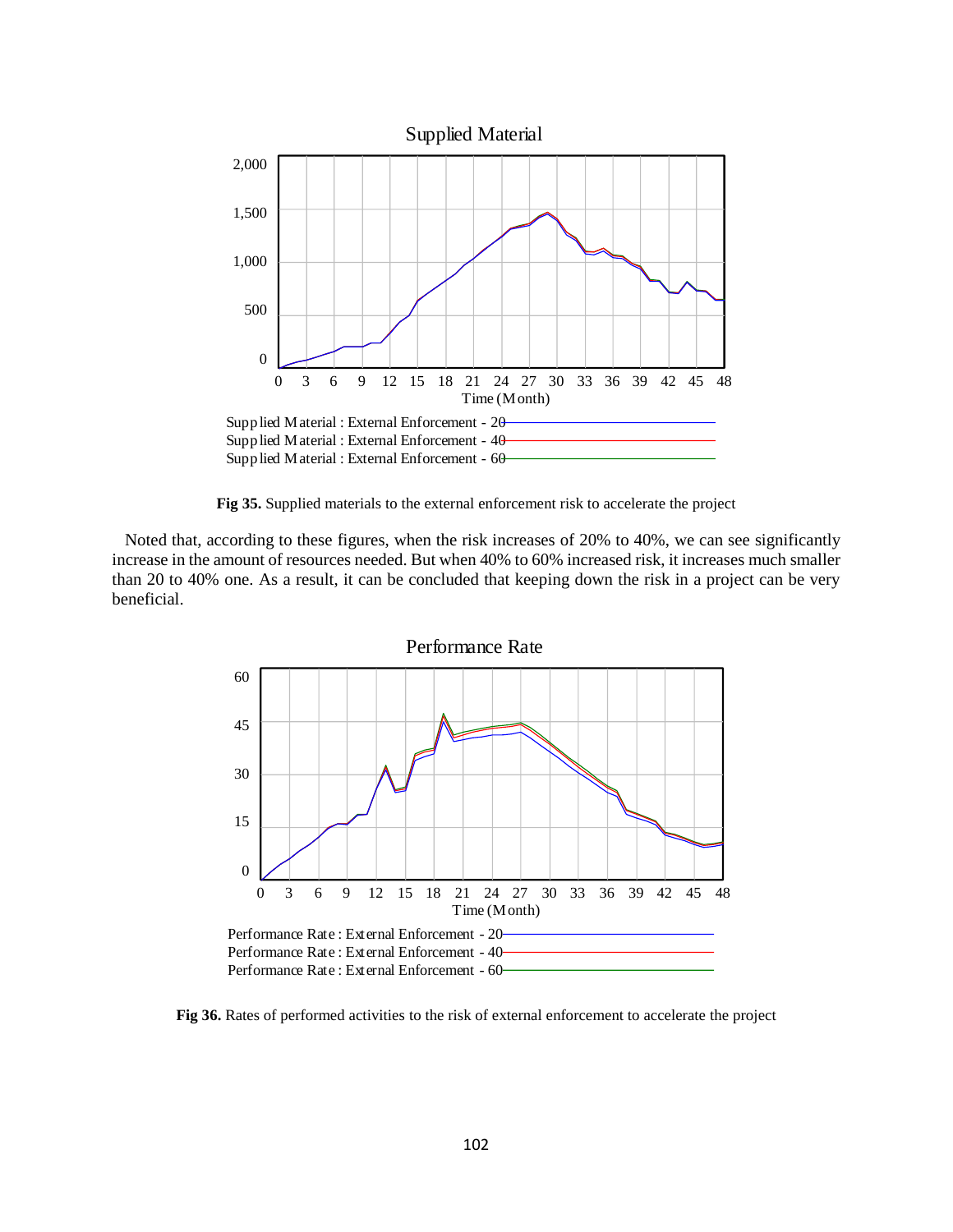

**Fig 37.** Performed and controlled activities to the risk of external enforcement to accelerate the project



**Fig 38.** Rework to the risk of external pressure to accelerate project rework

 As expected with an increased risk of accelerating the project, activities were carried out faster and they get more performed at a certain time and discharged. The sensitivity of the rework goes up at lower risks and the greater the risk, the lower, the sensitivity is.

## **E. Tech Risk**

 In this section we analyze the model sensitivity to risk technology problems. The results of the model with the values obtained as follows.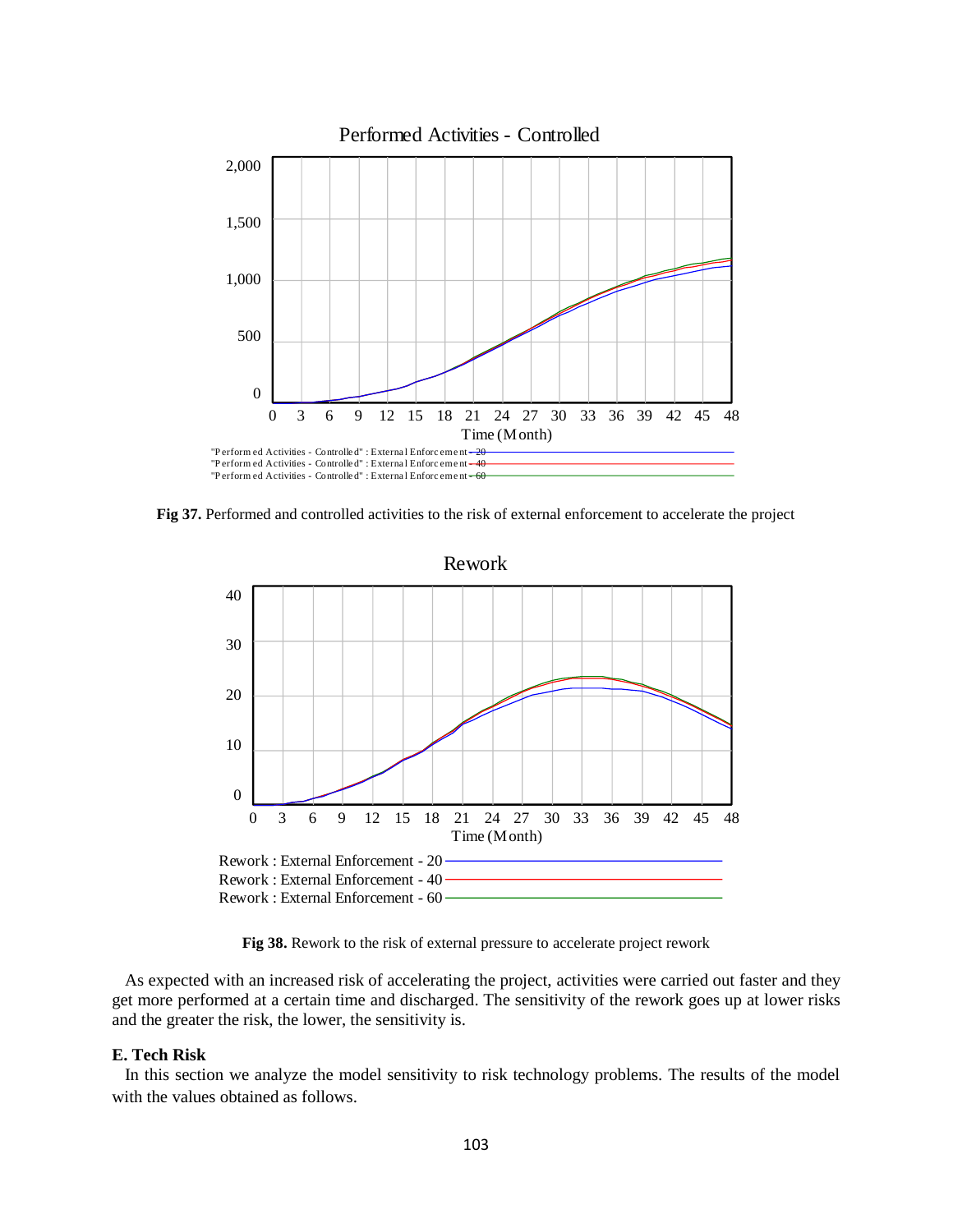

**Fig 39.** Supplied facilities to the risk of technology problems



**Fig 40.** Muteness of project to the risk of technology problems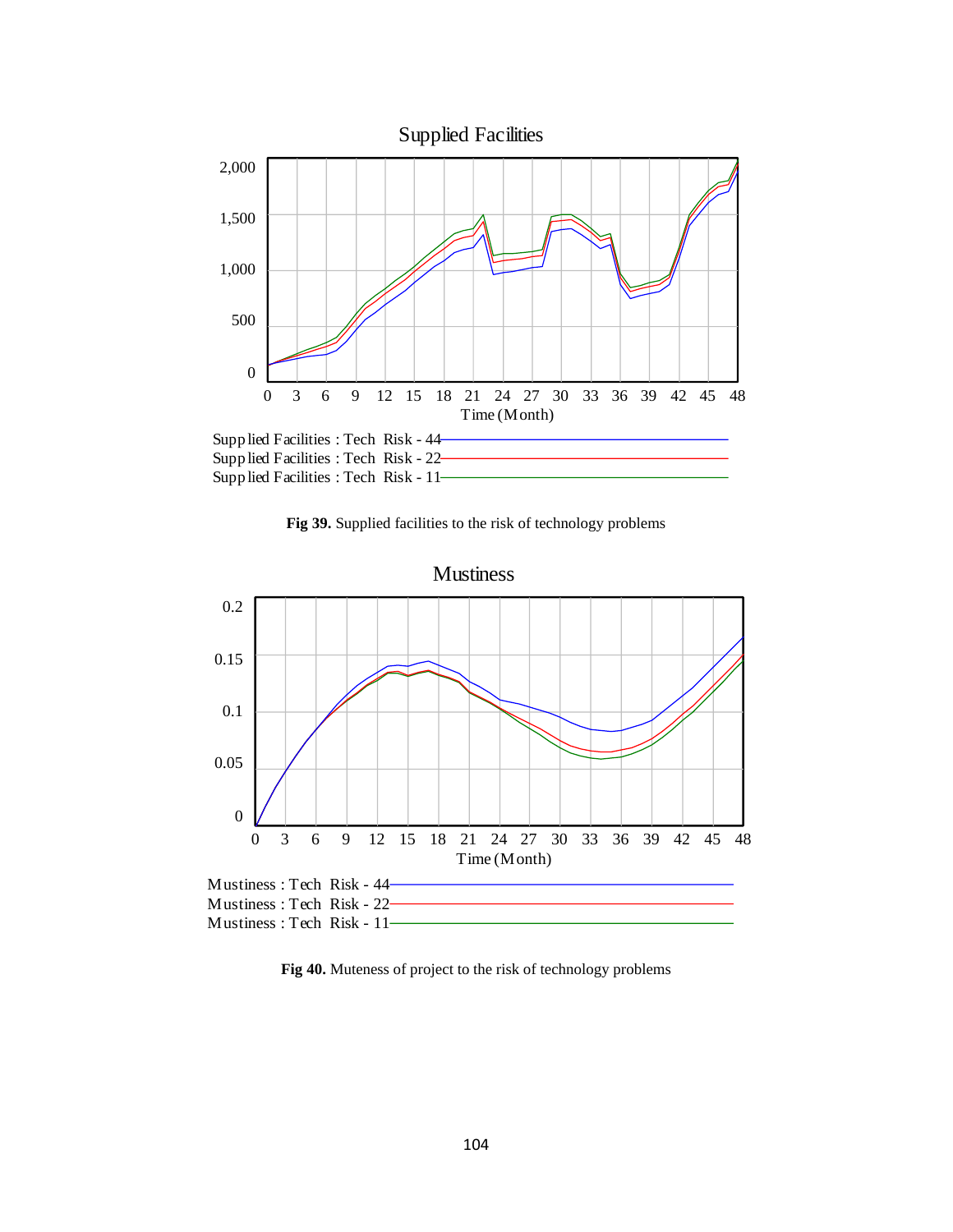

**Fig 41.** Performed and controlled activities to the risk of technology problems

 According to these 3 diagrams, facilities reduction and increased risk are linearly related together. It is expected the higher the tech-problems risk, the lower the volumes of activities to be performed and diagrams also confirm this.

### **F. Work Complexity risk**

The work complexity risk is taken into consideration. The results of the model are as follows.



Error Detection in Controlled Activities

**Fig 42.** Errors found in controlled activities to the work complexity risk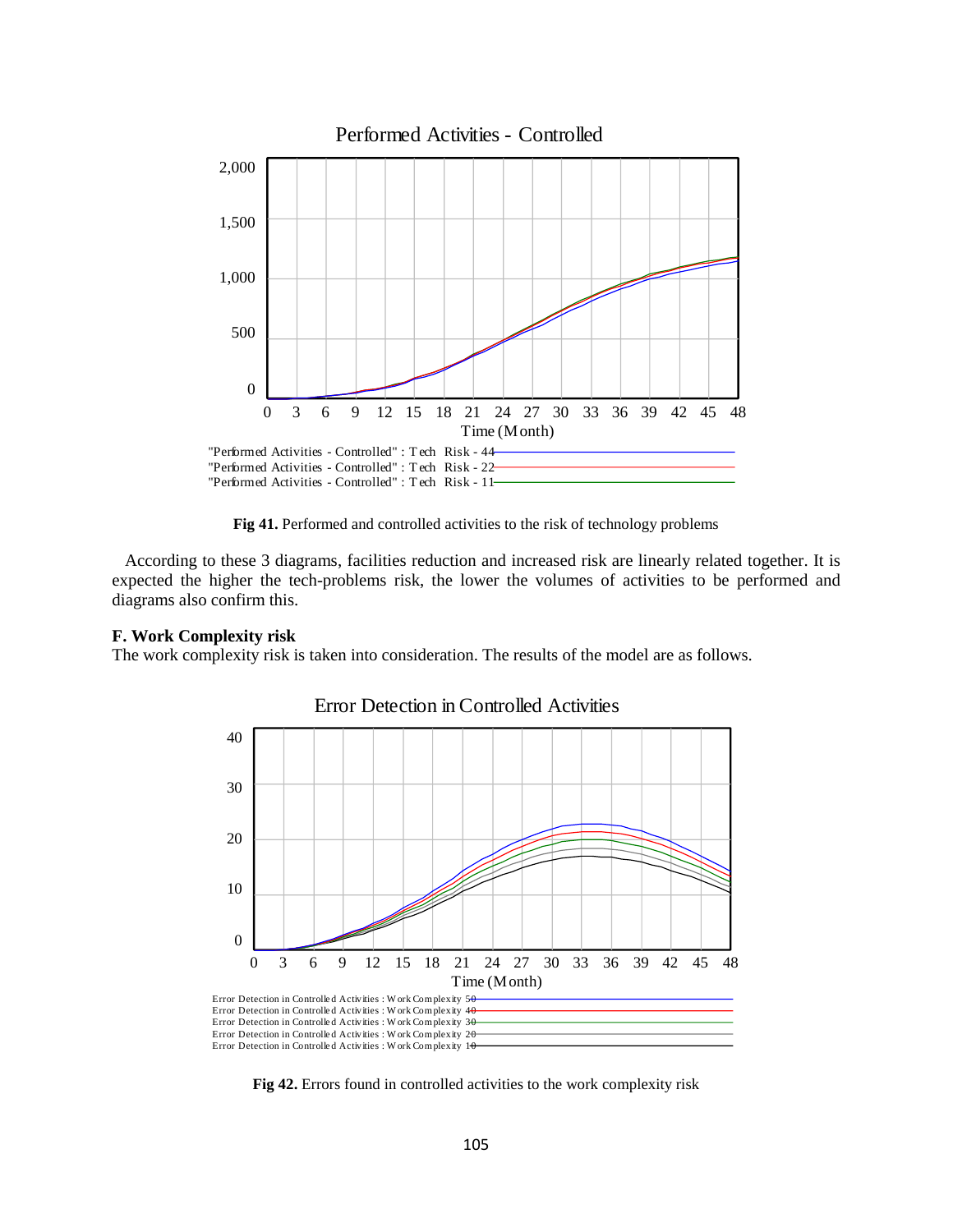

**Fig 43.** Error detection to the work complexity risk



**Fig 44.** Rework to the work complexity risk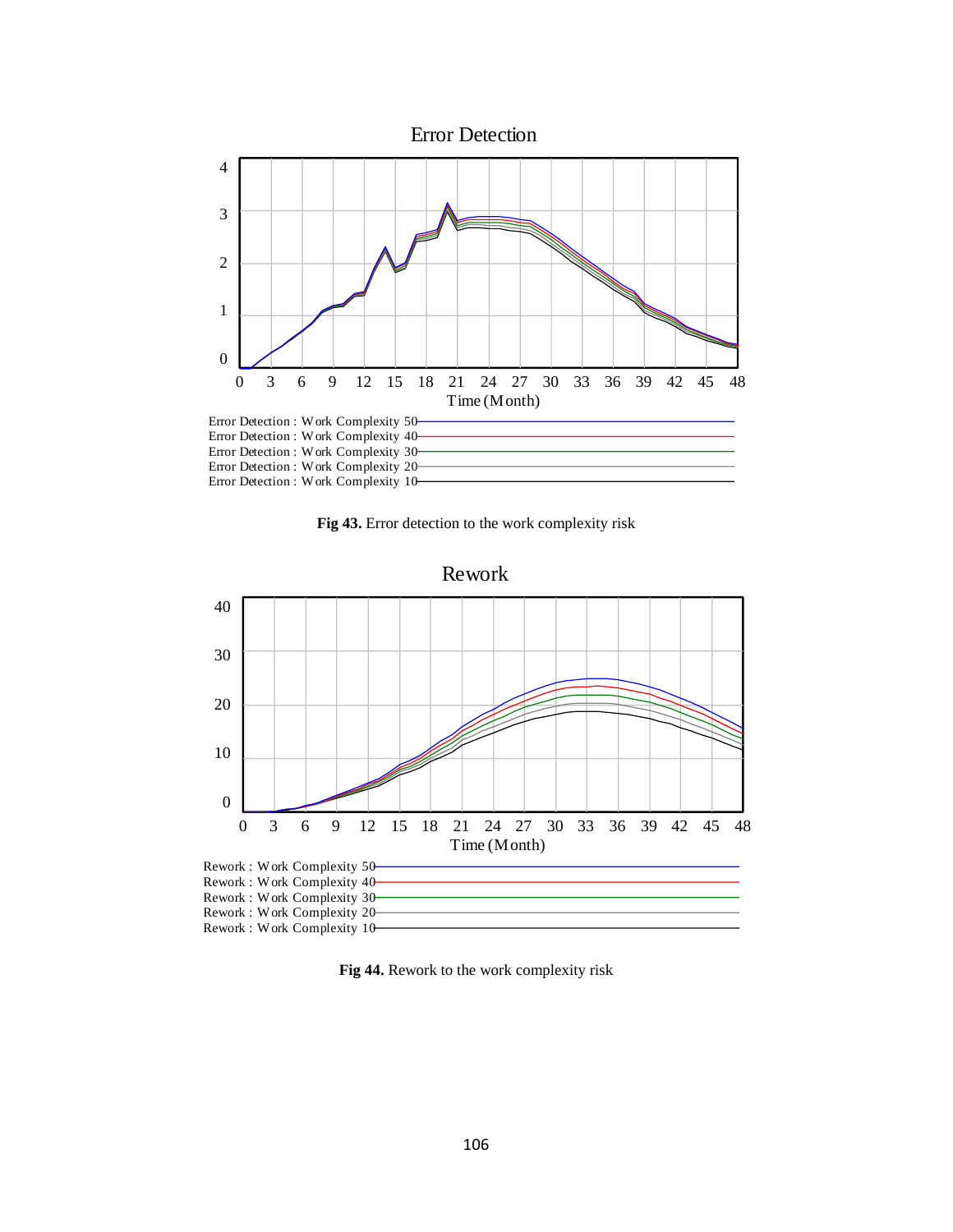

**Fig 45.** Education planning to the work complexity risk

 There are projects with complexity, the management must pay attention to curriculum and make the executive team ready to rework again.

## **10- Discussion and conclusion**

 In this paper, risk management of refinery projects using systems thinking approach were discussed and evaluated. As a first step, all variables affecting the project and its objectives are identified and risks involved in the issue after interviewing with experts and managers of real project were given. To model and solve problems and evaluate the effects of risk on how to implement the project, a dynamic systems approach was used. After identifying the variables and risks involved, the sub-system diagram was introduced. Sub-system diagram shows overall system and all and essential dynamics and indicates how the variables affect each other generally and what the significant feedbacks are. There are 7 sub-systems:

- $\checkmark$  HR,
- $\checkmark$  Facilities.
- $\checkmark$  Materials,
- $\checkmark$  Training,
- $\checkmark$  Cost.
- $\checkmark$  Rework and
- $\checkmark$  Performed activities.

 The state and flow model was developed. To employ the state and flow model, all relations between all variables would be defined mathematically. Using software VenSim, this model to a real problem about a construction project has been implemented at a refinery in south of the country and the results were obtained.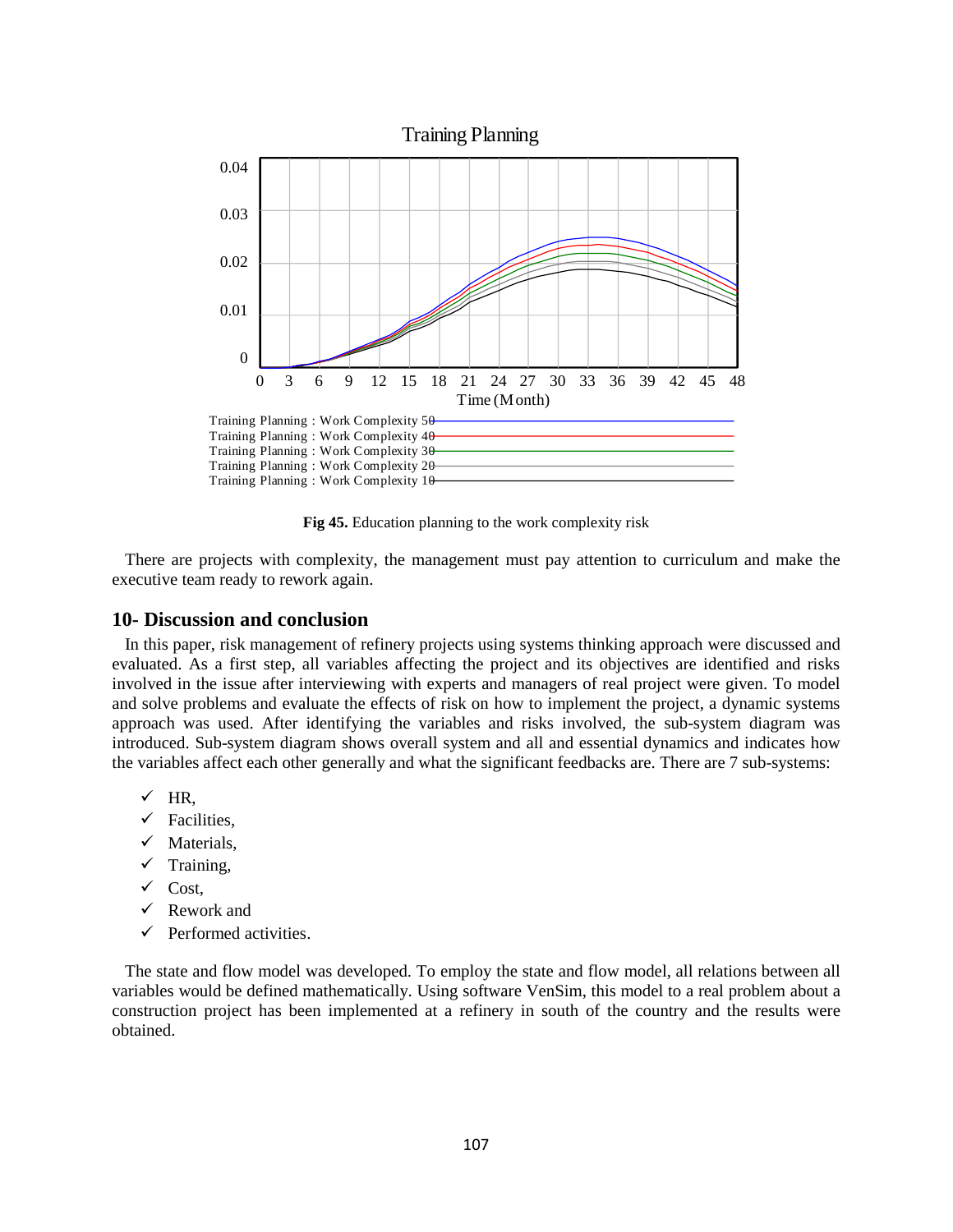The results of the model indicate that:

- (1) The initial resources planning are not commensurate with the planned activities. This happened because the initial planning of resources is done just based on specific activities which is planned, while any risk is not involved in the planning. As a result, the actual amount of resources needed much more than initial planning them, the model suggests this difference well and provides good insight for managers that to consider the different levels of various risks, the effect of all and final result on the resources become seen on the model and their initial plan is reformed.
- (2) And also it provides a buffer from each of the sources and if needed and happened any of risks defined, the muteness of the project is prevented.
- (3) Finally, risk sensitivity analysis has been included in the model. These risks include:
	- $\blacksquare$  The HR budget risk,
	- **Facilities budget risk,**
	- **Materials budget risk,**
	- Work complexity risk,
	- **Technology problems risk and**
	- External enforcement risk of accelerating the project.

As is clear from the results and diagrams:

- $\triangleright$  There has been more effective HR budget risk at the beginning of the project, while the risk of materials and facilities more effective at the end of the project.
- $\triangleright$  These will provide valuable guidelines to the management, this means that the management in the first half of the project should focus their power to control and improve the situation of the HR, in contrast, in the second half of the project, more aware of the materials and facilities.
- Such an approach will enable the management to prevent the muteness of project to a large extent.

 Finally, it can be concluded that the proposed approach is easily used in any refinery construction project. Because according to the managers and experts' comments under study, the risks and variables are contained in all of the refinery's construction projects. As a result, only entering the inputs and using the simplest data existing in all projects (such as initial activities planning, planned resource, etc.) the model has been implemented and will show the impacts of risks.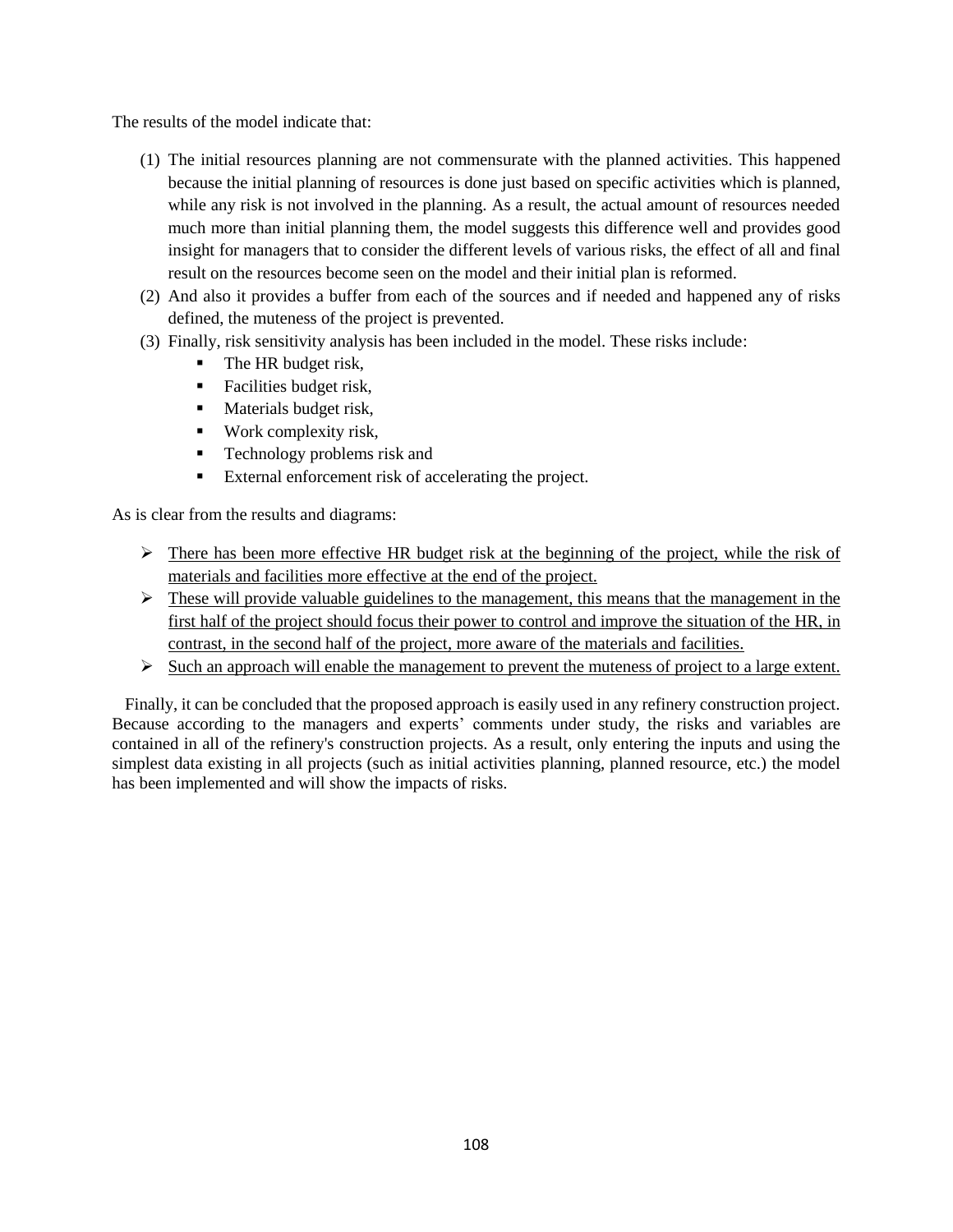## **References**

Aleshin A., (2001). Risk management of international projects in Russia, International Journal of Project Management, 19, 207-222.

Araújo de Lima, P. F., Marcelino-Sadaba, S., & Verbano, C. (2021). Successful implementation of project risk management in small and medium enterprises: a cross-case analysis. *International Journal of Managing Projects in Business*.

Arena M., Arnaboldi M., Azzone G., (2010). The organizational dynamics of Enterprise Risk Management. Accounting, Organizations and Society 35, 659–675.

Barton T, Shenkir W, Walker P. (2002). Making enterprise risk management payoff: how leading companies implement risk management. New York: Financial Times Prentice Hall.

Bell T, Peecher M, Solomon I., (2002) The strategic-systems approach to auditing. In: Bell T, Solomon I, editors. Cases in strategic-systems auditing. KPMG, LLP; 1– 34.

Chapman, R. J. (2008). Simple tools and techniques for enterprises risk management. Chichester: John Wiley & Sons, Ltd.

Chung G, Lansey K, Blowers P, Brooks PW, Stewart S, Wilson P (2008) A general water supply planning model: Evaluation of decentralized treatment. Environ Model Softw 23:893–905

Ford A (1999) Modelling the environment: An introduction to system dynamics modeling of environmental systems. Island Press, Washington, DC.

Forrester J (1961) Industrial dynamics. Pegasus Communications, Waltham, MA.

Haines S., (200) The systems thinking approach to strategic planning and management. New York7 St. Lucie Press.

Heravi, G., & Gholami, A. (2018). The influence of project risk management maturity and organizational learning on the success of power plant construction projects. *Project Management Journal*, *49*(5), 22-37.

Hortono B., Sulistyo S.R., Praftiwi P.,Hasmoro D., (2013). Project risk: Theoretical concepts and stakeholders' perspectives. International Journal of Project Management. In press.

Hwang B.G., Zhao X., Toh L.P., (2013). Risk management in small construction projects in Singapore: Status, barriers and impact. International Journal of Project Management

Kim D., (1999) Introduction to systems thinking. Waltham, MA7 Pegasus Communications Inc.

Knechel R. (2002). The role of the independent accountant in effective risk management. J Econ Manag 65– 86.

Love P.E.D., Holt G.D., Shen L.Y., Li H., Irani Z., (2002) Using systems dynamics to better understand change and rework in construction project management systems. International Journal of Project Management 20, 425–436.

Marcelino-Sádaba S., Pérez-Ezcurdia A., Lazcano A.M.E., Villanueva P., (2013) Project risk management methodology for small firms. International Journal of Project Management, In press.